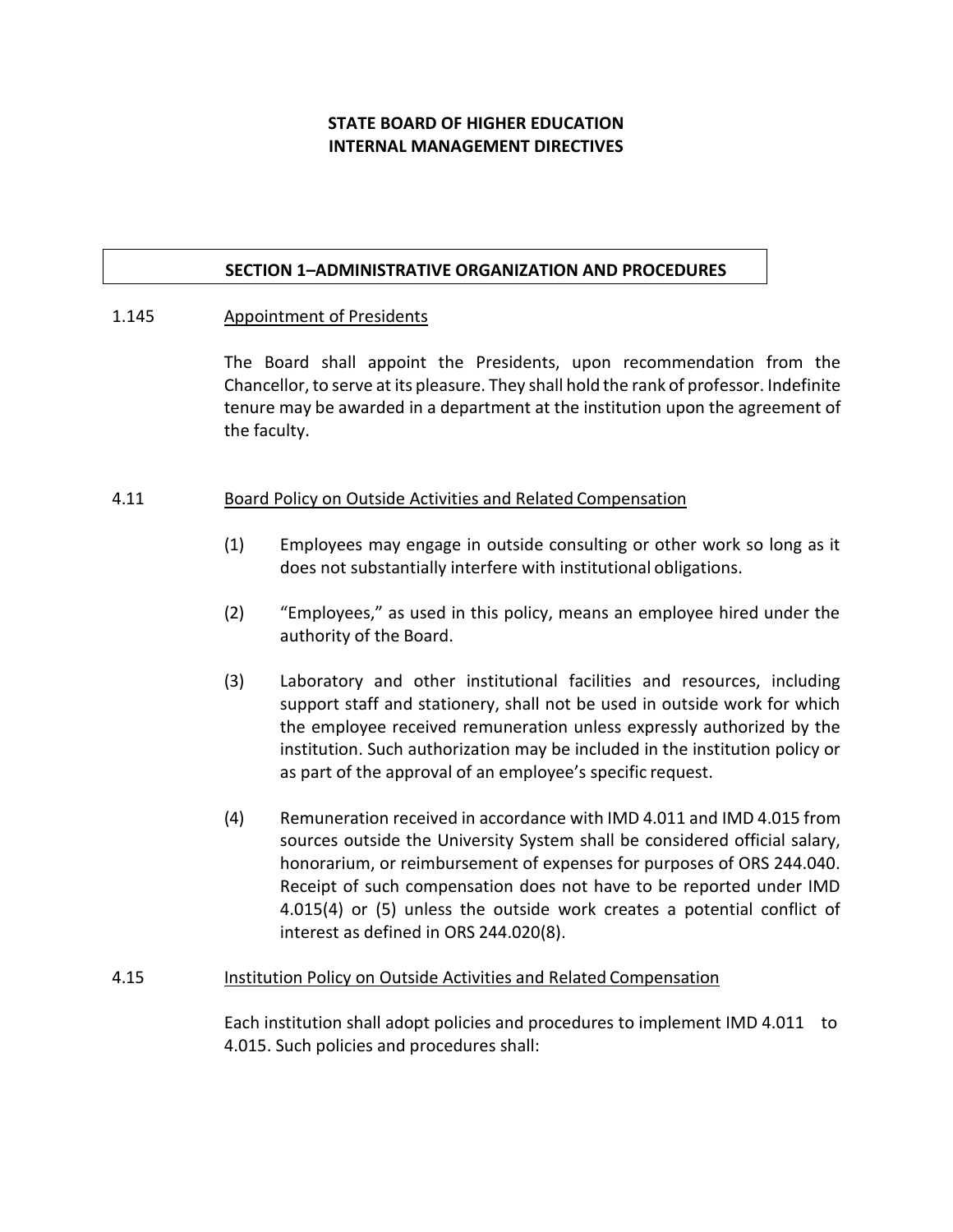- (1) Include appropriate measures, such as one day per week, which define faculty time available for outside activities related to the faculty member's institutional responsibilities. Outside activities unrelated to institutional responsibilities and undertaken by faculty on personal time, regardless of whether compensated, are not subject to these Board of Higher Education and institution policies. However, if the faculty member, while on personal time, engages in outside activities that create a potential conflict of interest, the faculty member must provide written disclosure thereof in accordance with (4) and (5) below.
- $(2)$  Identify the name(s) or title(s) of institutional administrator(s) assigned responsibility for reviewing and acting on requests to engage in outside activities related to the faculty member's institutional responsibilities as referenced in (1) above.
- (3) Identify and describe types of outside faculty activity related to faculty institutional responsibilities and associated funding sources which the institution approves as a class(es) and which will not require review and prior approval, such as health care faculty clinical activities, services as an expert witness, and services other than those identified in IMD 4.010(4) and (6) below. If, however, the particular activity under the class creates a potential conflict of interest, the faculty member shall provide a written disclosure thereof to a designated supervisor in accordance with (4) and (5) herein.
- (4) Require faculty to disclose to the named institutional administrator(s) in writing, and to receive prior approval on a case-by-case basis, to engage in outside activities involving any or all of the following:
	- (a) Acceptance of compensation, or ownership of equity in the case of a private entity.
	- (b) Service in a line management position or participation in day-today operations of a private or public entity.
	- (c) Service in a key, continuing role in the scientific and technical activity of a private or public entity.

Institutional case-by-case approval will not be required if the activity is included within the scope of an institution-defined class as established under (3) above.

(5) Require that the faculty member's written disclosure, as referenced in (4) above, fully describe the: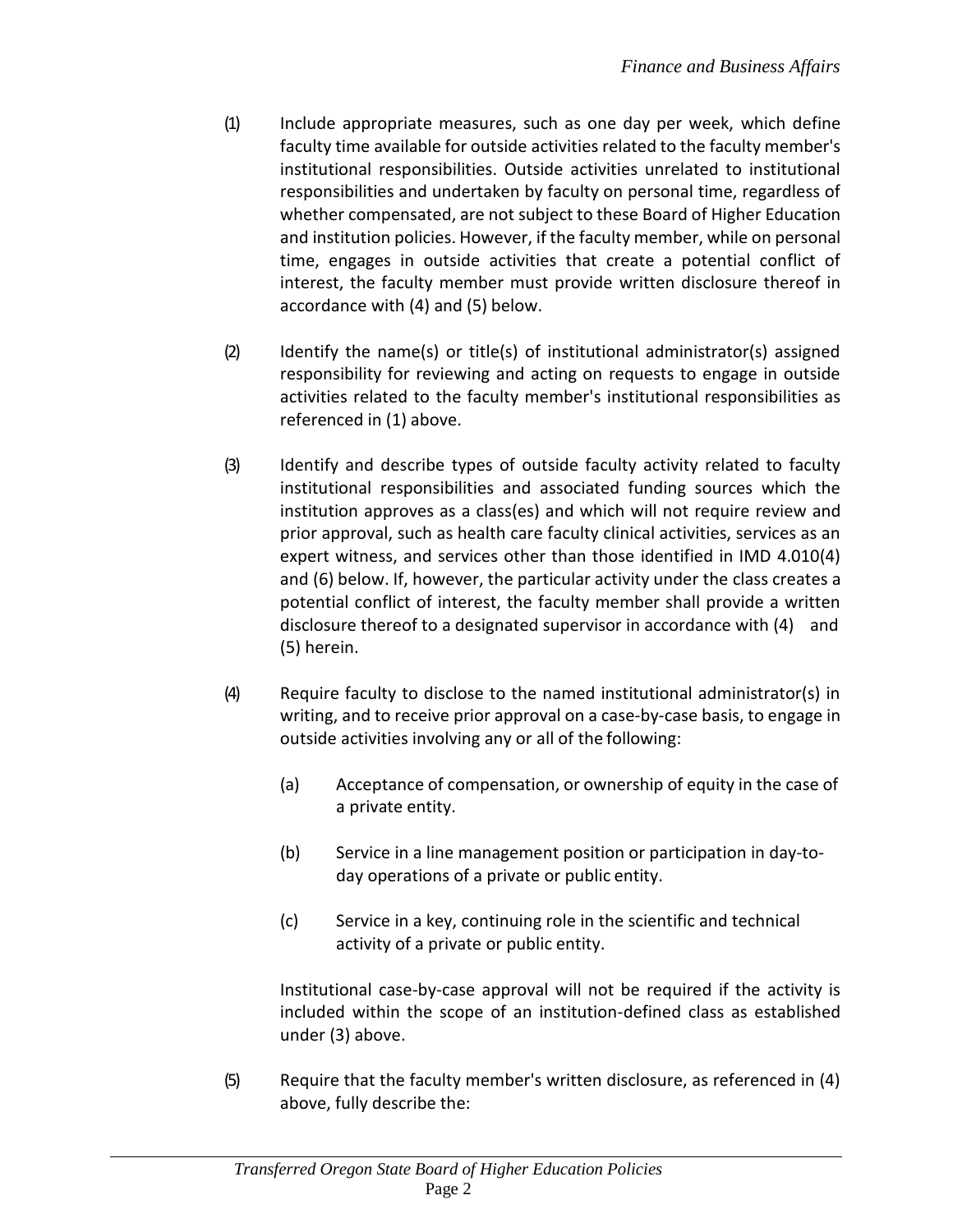- (a) Type of work or consulting to be provided to the named entity;
- (b) Nature of the relationship (e.g., employer/employee, entity/contractor, or consultant);
- (c) Anticipated time commitment;
- (d) Expected benefits to the entity, faculty member, and institution;
- (e) Use of institutional facilities and support personnel, if any, and method of reimbursing institution for both direct and indirect costs, if institution approves such use; and
- (f) Financial arrangements pertaining to funding sources of compensation, including equity ownership and other forms of economic value provided the faculty member or any immediate member of the faculty member's family.
- (6) Require the institutional administrator(s) to consider the following when reviewing written requests to engage in outside activities:
	- (a) Written disclosures identified in (5) above.
	- (b) Contributions of the relationship to the faculty member's primary obligation to the institution and its support of the academic integrity of the institution as well as the faculty member's interdepartmental relationships.
	- (c) Prospective non-financial benefits to the faculty member and institution.
	- (d) Average time commitment over an academic term, such commitment not to exceed the limits established by the institution unless the institutional administrator(s) determines that the activity provides extraordinary benefit to both the institution and the participant as a faculty member. In cases where the timelimits are to be exceeded, the faculty member shall disclose the amount of time in excess of the limits, and the institutional administrator(s) shall document in writing the rationale for approving the request to exceed the limits.
	- (e) Assurancesthat the outside activity does notsubstantially interfere with the faculty member's instructional, research, and other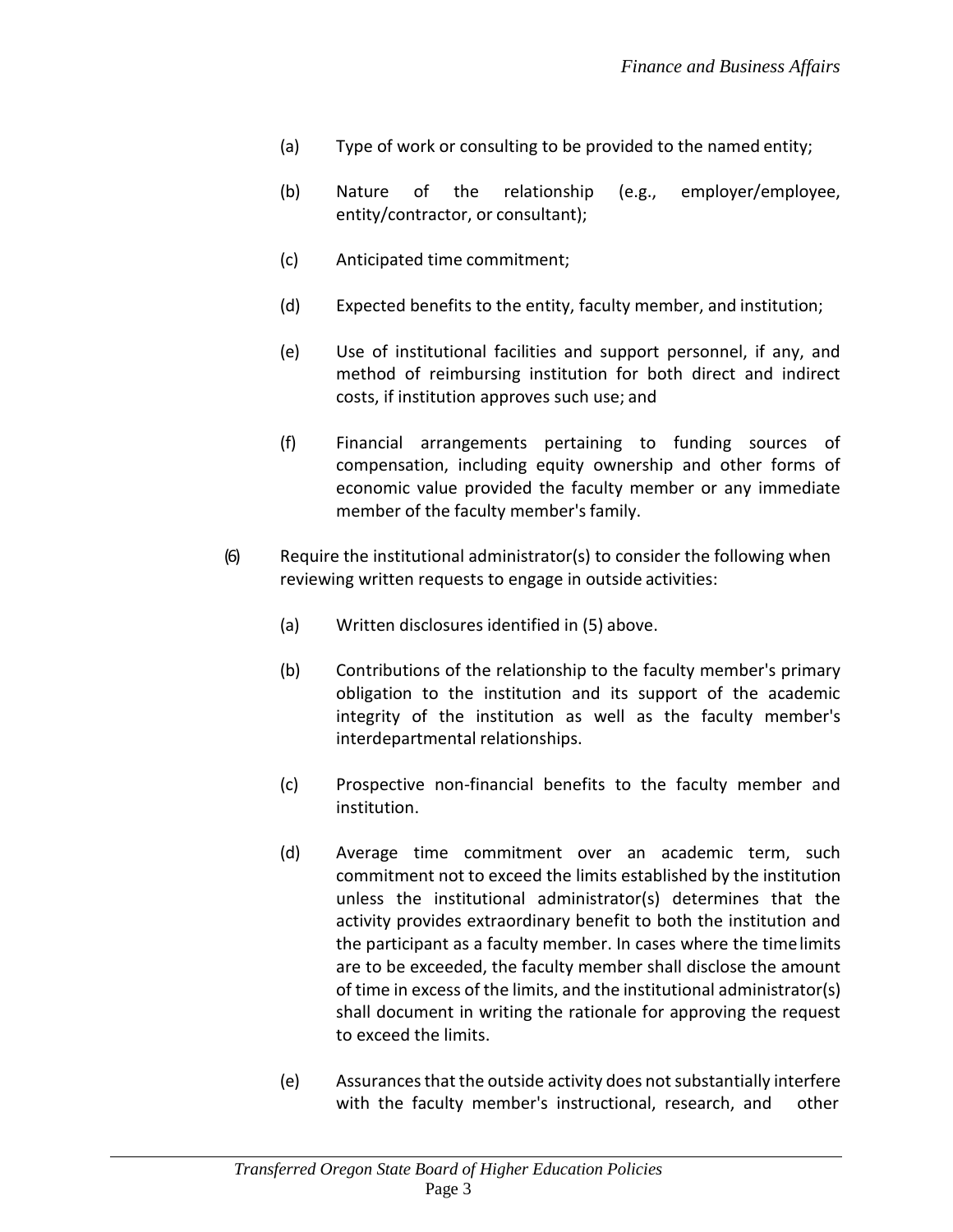related institutional responsibilities, including those to students. Special attention must be given to the intellectual property interests of students who may create and claim ownership to such property developed in the process of completing their academic programs.

- (f) Appropriateness of the use of institutional facilities and support personnel, if approved, including written documentation that the full cost thereof will be reimbursed to the institution.
- (7) Establish the type, nature, and extent of the information required to be reported under (2) through (6) above, which shall be made a part of a faculty member's confidential personnel record.
- (8) Provide a process whereby a faculty member dissatisfied with a decision of an authorized administrator may appeal that administrator's decision to another institutional authority. That authority shall be vested with power to make a final determination relative to authorization to engage in the outside activity.
- (9) Provide for the institutional president to report to the Chancellor's Office by August 31 of each year any change in institutional policy on outside activities and evidence of procedures followed in monitoring faculty and family acceptance of compensation and equity for outside activities of the faculty member.
- (10) Specify appropriate sanctions against faculty who fail to comply with Board and institutional policies and procedures concerning outside activities and acceptance of related compensation and equity.
- (11) Be submitted to the Chancellor's Office for review and approval prior to adoption.

# **Licensing, Patent, Educational, and Professional Materials Development, and Copyright Policies and Procedures**

## 6.205 Application of Policies and Procedures

The policies for licensing, patents, educational and professional materials development, and registration of copyrights apply to all Department of Higher Education employees whose work-related assignments, regardless of location, might enable them to develop new knowledge which was conceived purposely or fortuitously. The policies also apply to other persons using institutional facilities, personnel, or other resources.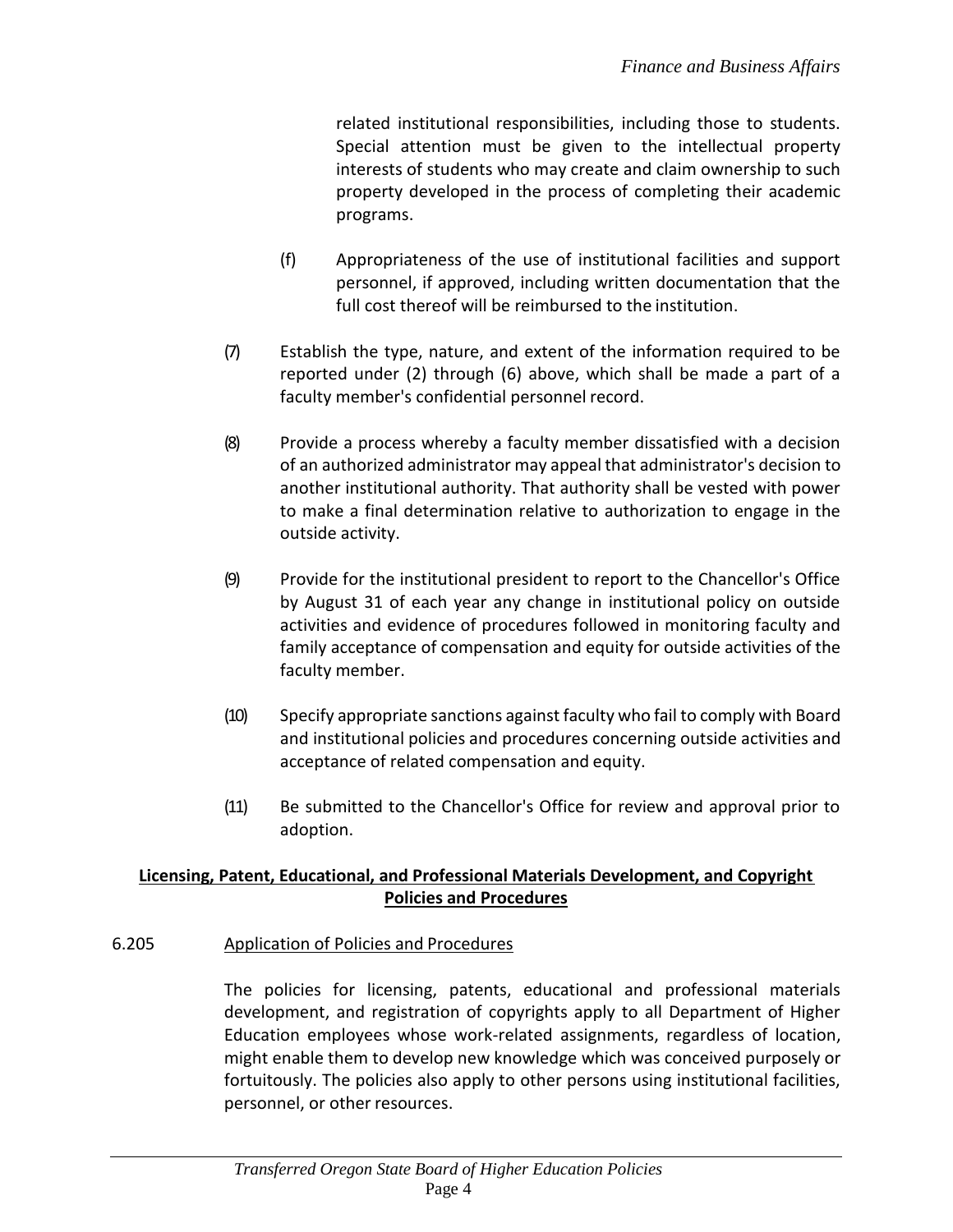# 6.210 Definitions

- (1) Inventions or technological improvements to which these policies apply include any new and useful process, machine, device, manufacture, or composition of matter, and any new and useful improvements.
- (2) Educational and professional materials to which these policies and procedures apply are those used or distributed primarily for the formal or informal instruction or education of professional or general students. Such materials may result from the instructional, research, or public service activities of employees.
- (3) Materials to which these policies and procedures apply are exemplified by:
	- (a) Writings, lectures, study guides, books, textbooks, journal articles, glossaries, laboratory manuals, proposals, musical or dramatic compositions, listings, tables, charts, graphs, figures, manuals, codes, software, unpublished scripts, and programmed instructional materials.
	- (b) Video and audio recordings, live video and audio broadcasts, cassettes, tapes, films, filmstrips, slides, transparencies, and other reproductions and visual aids.
	- (c) Computer programs and computer-assisted courseware.
- $(4)$  Inventor(s) means the individual(s) who first conceived the idea, invention, or technological improvement.
- (5) Author(s) means the individual(s) responsible for primary subject-matter guidance and development of educational and professional materials.
- (6) Material is said to be in the public domain if it is not protected by common law or statutory copyright and, therefore, is available for copying without infringement.
- (7) Publication occurs when by consent of the copyright owner, the original or tangible copies or phonorecords of a work are sold, leased, loaned, given away, or otherwise made available to the general public, or when an authorized offer is made to dispose of the work in any such manner, even if a sale or other disposition does not in fact occur.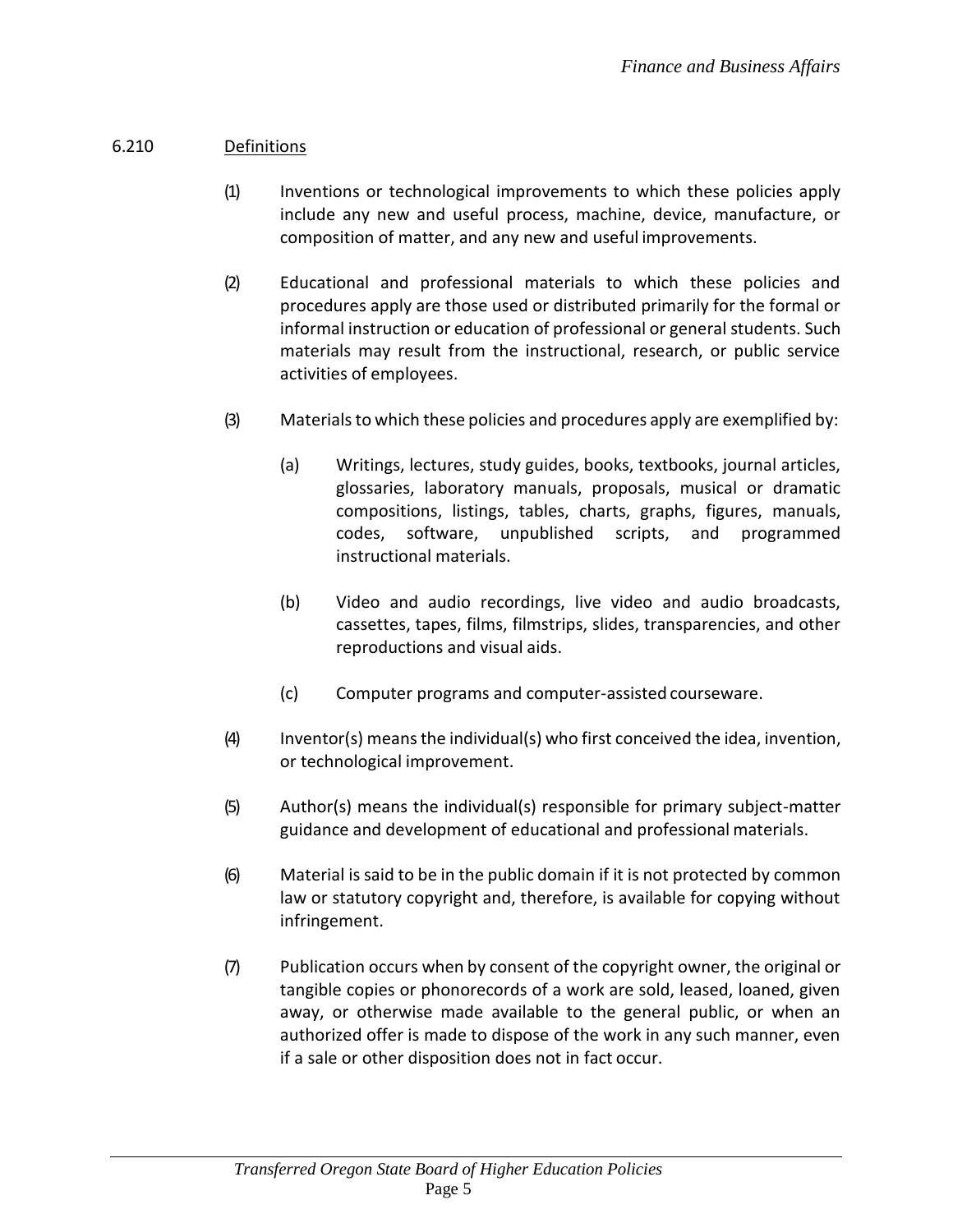- (8) The term "owner" refers to the party who owns or controls the copyright and who has the right to sell, assign, distribute, or license the use of such material.
- (9) Board- and institution-assisted effort is individual effort that involves institution and Board support in the form of significant personnel time, facilities, or other resources.
- (10) Sponsored effort is institution-assigned effort, and assignment, among others, to conduct research and to develop materials, with substantial or all of the personnel time, facilities, or other resources for the assignment being provided by the institution and Board, or an outside sponsor such as a federal agency or private corporation.

## 6.215 Rights to Inventions, Technological Improvements, Educational, and Professional **Materials**

- (1) The Board reserves the ownership rights to all institutional work-related inventions, and to educational and professional materials developed with institutional resources, including the right to a free and irrevocable license for usage, and if desired, the licensing for use by others. The foregoing does not preclude an institution employee from granting copyright privileges to the publisher of a scholarly or professional journal when no compensation or royalty is involved.
- (2) Educational and professional materials shall be considered as havingbeen developed in the course of employment in those cases when the individual was employed for the specific purpose of preparing or producing the material, or was specifically directed to develop the material as part of general employment duties and responsibilities.
- (3) Lecture notes and other materials prepared by academic staff in connection with a teaching assignment and with only incidental use of institutional facilities, funds, staff, and other resources normally shall be viewed as flowing from individual effort and initiative and shall not be construed as having been produced in the course of discharging the obligations of employment.
- (4) Funds and facilities provided by governmental, commercial, industrial, or other public or private organizations, but administered and controlled by the institution and Board, shall be considered to be funds and facilities provided by or through the institution and Board.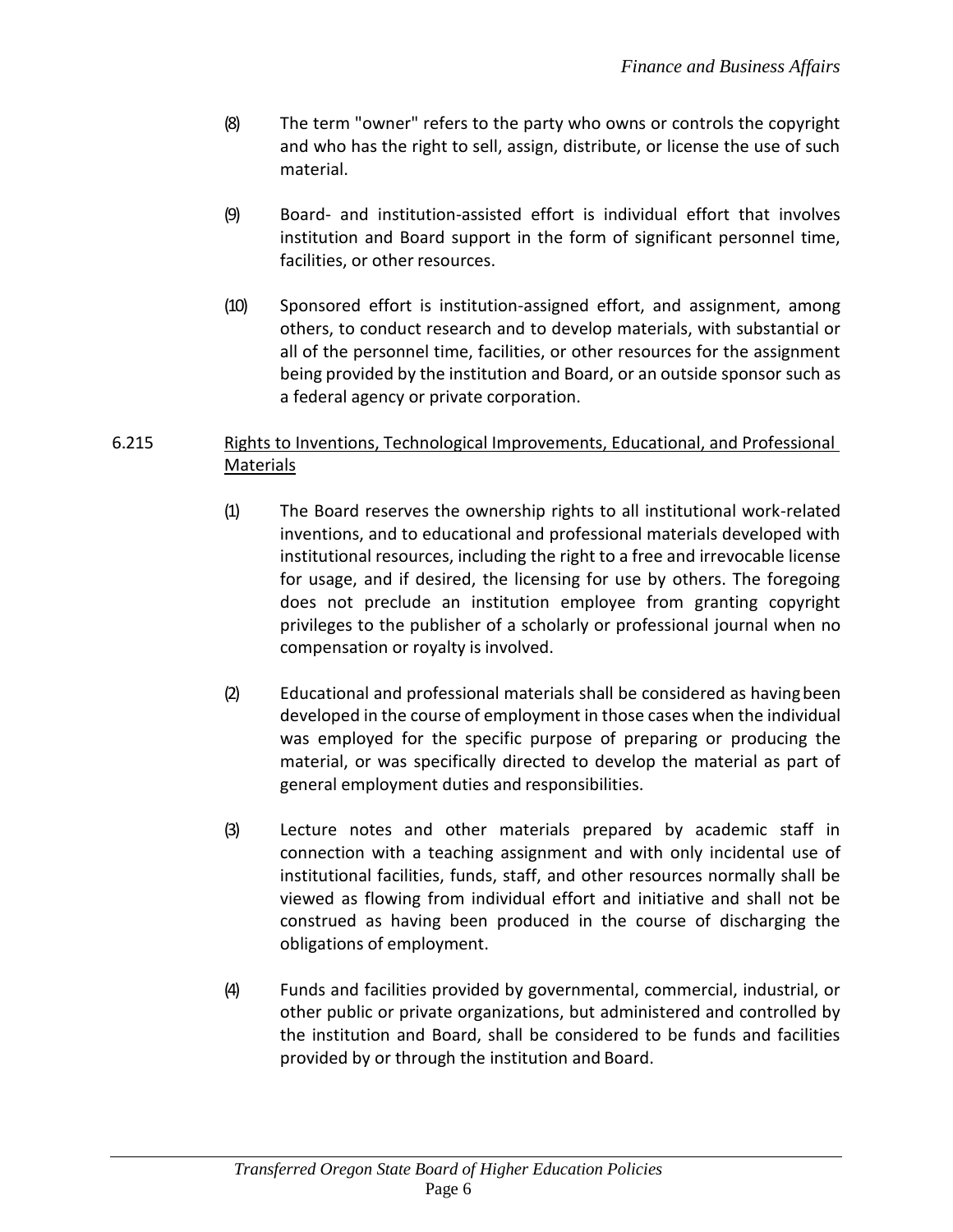- (5) If it is determined that inventions or materials developed are not related to work or to an assigned project and that development involved no or minimal use of institutional funds or facilities, or that the material developed is incidental to the individual's work assignment, or that the institution and Board have no right, vested interest, or claim in an invention, and the institution decides to forego the licensing or patenting of an invention or the publishing and copyrighting of the material, the president or designee may recommend to the Vice Chancellor for Finance and Administration or a designee that the Board's interest and rights be waived, and that a statement be issued which waives any institution or Board claim. Such a waiver may be granted only if pre-existing commitments to sponsoring agencies have been cleared. Upon receipt of such waiver, the inventor or author shall be free to take such further steps as desired. In the case of an invention, however, the institution has usually provided substantial laboratory, supply and equipment support. Therefore, the president or designee will normally recommend the execution of a limited release only after the institution has exhausted efforts to license or patent the invention. This release enables the inventor to exploit the invention and recover reasonable exploitation, licensing, and patenting costs related thereto and a sum up to \$10,000 out of the royalty income receipts, with the inventor and the Board sharing equally in the balance of the net royalty income.
- (6) Except as provided above, the ownership rights to all forms of educational and professional material in the form of books, musical or dramatic composition, architectural designs, paintings, sculptures, or other works of comparable type developed by institution and Board employees, either in conjunction with or aside from their employment, shall accrue to the author, unless the material is prepared in compliance with contractual provisions or as a specific work assignment, or significant institutionaland Board resources were utilized. An academic staff person's general obligation to produce scholarly works does not constitute such a specific institution or Board assignment.

# 6.220 Research and Development of Inventions and Materials with Outside **Organizations**

(1) In accepting grant and research funds from governmental, nonprofit and commercial agencies, the institution and researcher shall agree to the conditions in the agreement with the sponsoring agency pertaining to licensing, patent policies, and ownership of all copyrightable material conceived and developed in the course of work required by the agreement. Such agreements shall normally include provisions enabling the institution to publish the findings of research and rights to take title to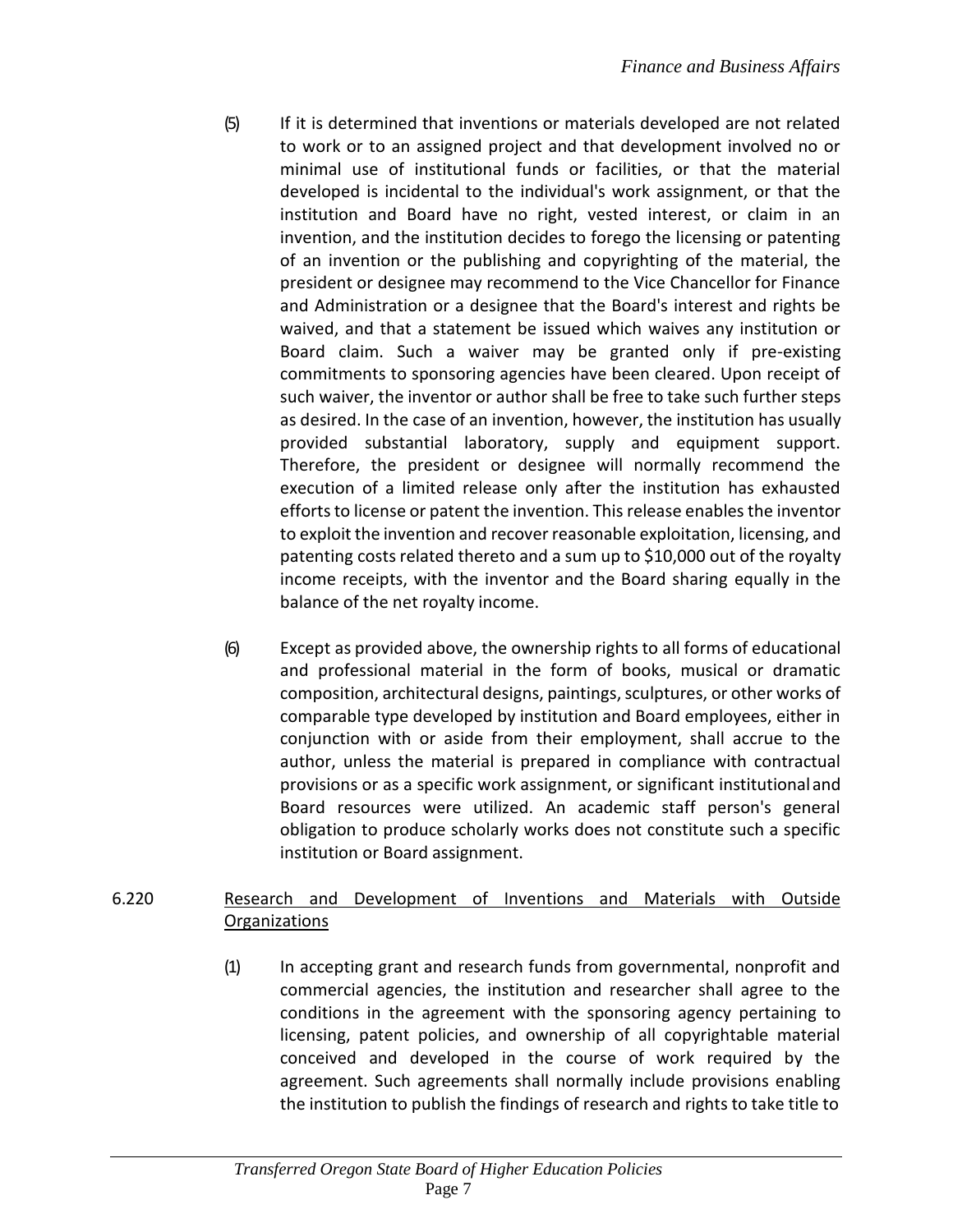patentable inventions, discoveries, and educational and professional materials arising from the work performed. In the absence of such agreement or terms, the products shall be the property of the institution and Board.

- (2) At the time any sponsored assignment is made and when inventions, new technology, or materials subject to copyright may be expected to be produced, affected institutional staff are to be advised of copyright limitations and rights to inventions imposed by extramural sponsors as well as institutional and Board policies and procedures regarding the same.
- (3) In cases where it appearsin the interest of the Board, institution, inventor, and sponsor, and upon the recommendation of the president or designated administrator, the Vice Chancellor for Finance and Administration or designee may grant rights to the sponsor, including the right to acquire a proprietary interest in and to any invention or patent developed during the sponsored research project.
- (4) When an invention is developed in the course of sponsored research, the sponsor may be granted a non-exclusive license for its own use and, only if appropriate, an option to acquire a limited term, royalty-bearing, exclusive license to such invention.

# 6.225 Disclosure of Inventions and Copyrightable Materials

- (1) Employees and any other persons who conceive or develop inventions or technological improvements while engaged in activities utilizing institutional resources shall report the findings on a Department of Higher Education standard disclosure form to, and confer with, the institutional committee, or person designated by the president to administer licensing, patent, educational and professional materials development and copyright policies and procedures. The purpose of the disclosure of an invention or materials developed is to enable the institution to determine potential for licensing, patenting, publishing, and registering of copyright, and the equities of the inventor, author, institution, and Board. Disclosure of details of an invention that might jeopardize the licensing or patent potential may be delayed until the committee or president designee has acted.
- (2) If it is determined that the Board and institution have vested interest and claim in an invention, the inventor shall enter into a standard Department of Higher Education Licensing and Patent Assignment Agreement. The agreement shall be prepared initially at the institution.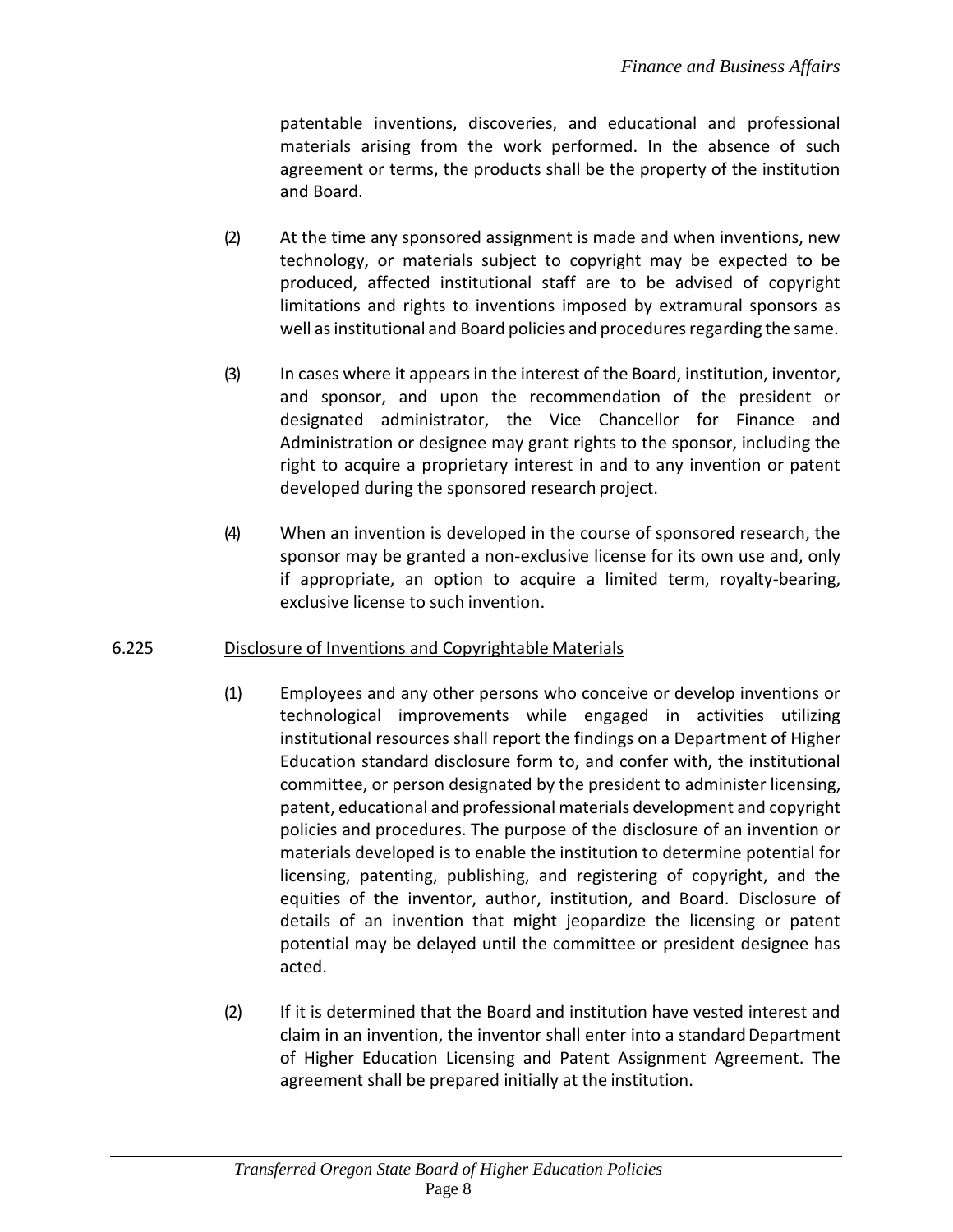# 6.230 Agreement To Assign Rights

- (1) As part of the acceptance of the Notice of Appointment, each academic employee is obligated to comply with conditionsof employment including agreement to assign rights to inventions conceived and materials developed while employed by the institution.
- (2) In cases where a Notice of Appointment is not used, and the employee's work involves potential for discovery or invention, the employee shall execute a standard Department of Higher Education Agreement to Assign Invention, Licensing, and Patent Rights prepared at the institution.

## 6.235 Administration of Policies and Procedures

- (1) The Board delegates to the Vice Chancellor for Finance and Administration or designee authority to work with each president or designated administrator to obtain licensing, production, and publishing agreements and patents, develop and approve forms used in administering licensing and patent policies, and execute all types of agreements, waivers, releases, and net royalty distribution agreements.
- (2) Each institution and the Board reserve the sole right to make agreements with sponsoring agencies and to include therein provisions regarding ownership and disposition of rights in inventions and materials deemed to be in the interest of the institution, Board, and public.
- (3) The president is responsible for informing employees regarding Board licensing, patent, educational, and professional materials development, and copyright policies and procedures. The president may delegate this responsibility to a committee or an administrator.
- (4) The duties of the president, committee or a designated administrator shall be:
	- (a) To protect confidentiality of the inventor's or author's disclosure.
	- (b) To counsel with the inventor or author, examine the invention or materials disclosure, and appraise the equities of all concerned parties. If it is determined that the institution and Board have no rights, vested interest, or claim, the committee or administrator shall recommend that the president seek a release or waiver for the inventor or author.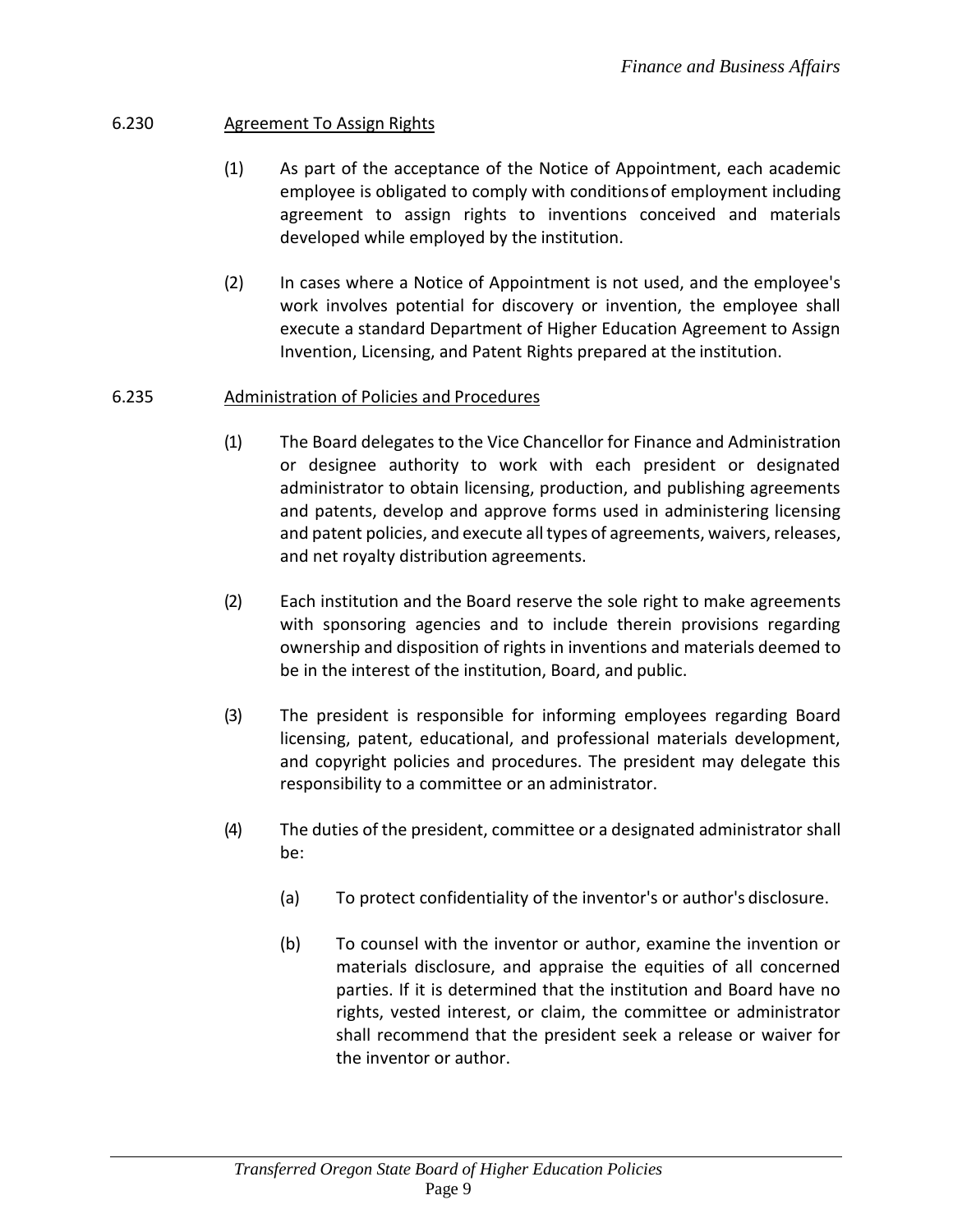- (c) To counsel with the inventor or author concerning Board policies and procedures applicable to the invention or material, and with policies of sponsoring agencies, if any, and to assist with compliance.
- (d) To recommend to the president options for maximizing public, Board, institution, and inventor or author benefits when seeking licenses, patents, and publishing agreements. Such action shall be preceded by the execution by an inventor of a Licensing and Patent Assignment Agreement initiated at the institution.
- (e) To recommend to the president appropriate action pertaining to the invention or material within 60 days after its disclosure.
- (5) When institutional facilities are utilized on a reimbursable basisto develop educational or professional materials or to conduct research on an invention, an agreement shall be prepared and recommended by the president or designee to the Vice Chancellor for Finance and Administration or designee. Such agreement shall be executed in advance of use of the facilities and shall set forth the understanding regarding the use of facilities, ownership rights, and financial arrangements.

## 6.240 Determination of Equities

In determining equities relating to ownership rights in an invention or material, institutional personnel and the Vice Chancellor for Finance and Administration or designee shall follow these guidelines:

- (1) Consideration shall be given to the equity of all parties in light of circumstances surrounding the development of the new knowledge.
- (2) If an invention or material is deemed to be the result of joint efforts, an agreement shall be reached among the inventors or authors, institution, and Board for distribution of any royalties. The total of net royalty income paid to all inventors or authors shall not exceed the maximumpercentage of net royalty income that Board policy allows to be distributed to a single inventor or author.
- (3) In the event an agreement cannot be reached regarding the amount of equity of each party and subsequent distribution of net royalty income, the president shall recommend resolution to the Vice Chancellor for Finance and Administration after having taken affirmative steps to assure thorough consideration of the equities of all parties.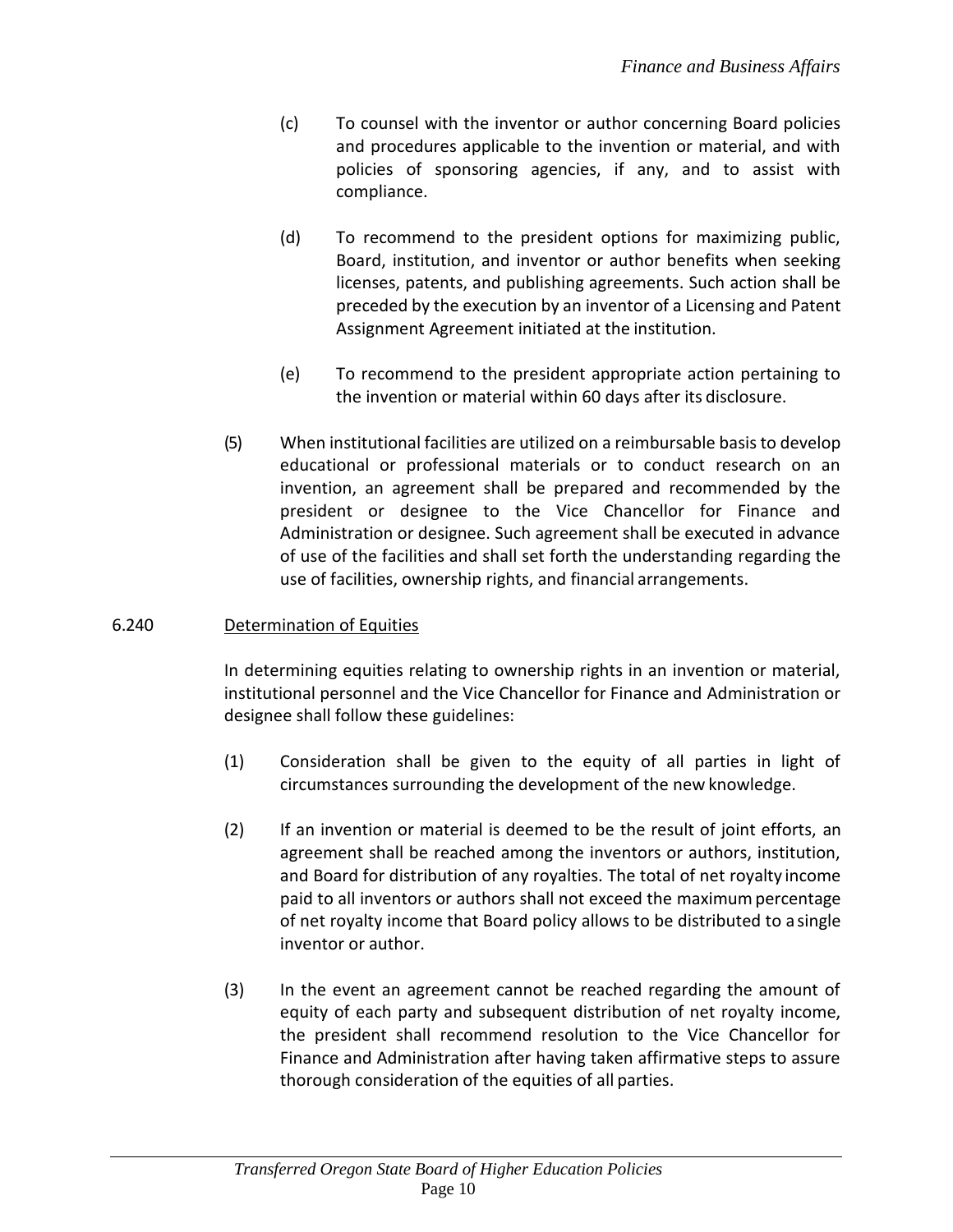## 6.245 Commercialization of Inventions

- (1) The Board encourages the president to assist the invention commercialization process to the extent that the invention contributes toward fulfillment of the institution's mission. Resource allocation for licensing, patenting, and technology transfer, however, is the responsibility of the president.
- (2) The president, designee, or appointed committee shall counsel with inventors to determine how to make the invention available to industry and the public in an effective and non-discriminatory manner, to obtain reasonable royalties for use in furthering institutional education and research objectives, and to reward the inventor through participation in net royalty income received.
- (3) When feasible, the president or designated administrator shall recommend that the Vice Chancellor for Finance and Administration grant non-exclusive, royalty-bearing licenses to all qualified organizations. Exclusive licenses may be recommended if it is determined that such a license is required in the best interest of the public, Board, institution, and inventor in order to encourage marketing and eventual public use of the invention.
- (4) Before granting an exclusive license, a bona fide effort shall be made by the institution to apprise qualified organizations known to be interested in the subject matter of the invention and in developing the invention through a non-exclusive license.
- (5) When it is deemed appropriate to grant an exclusive license, the length of exclusivity shall be limited to that time deemed necessary to provide the licensee with the necessary incentive and opportunity to market the product and recover developmental costs, usually not more than five years from the date of first commercialization of the invention, or the issuance of a patent, whichever comes first, and a non-exclusive license for the life of the patent. Exclusive licenses may include the right of the licensee to sublicense others. The Vice Chancellor for Finance and Administration and the Chancellor may approve exceptions to the length of exclusivity, when justified and recommended by the institution.
- (6) Licensing and sponsored research agreements shall include provisions:
	- (a) Prohibiting the use of the name of the researcher, institution, and Board, either directly or implied, in any advertising relating to the commercialization of the product or process or in supporting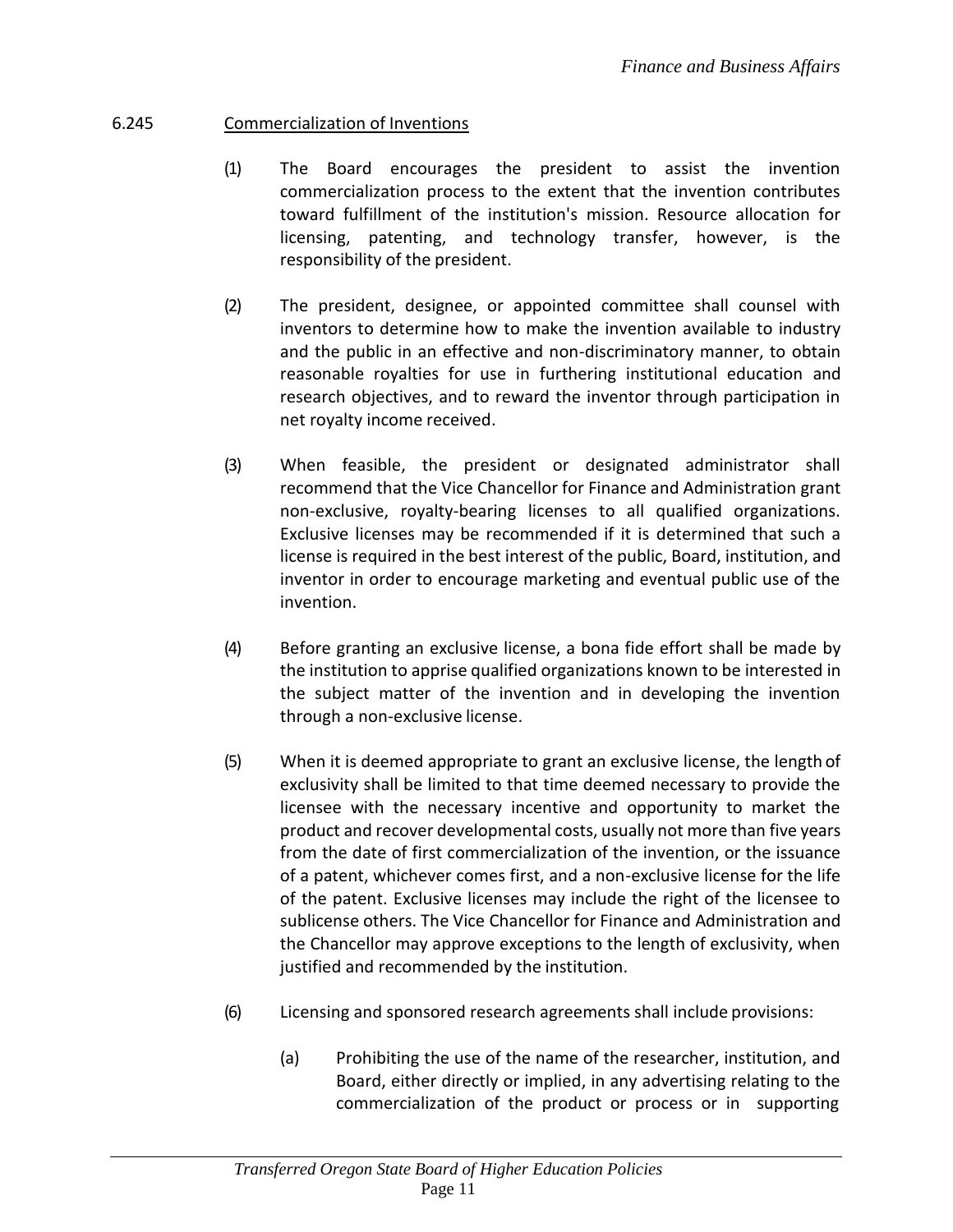evidence provided in prospectus literature, and the use of any statements which imply approval of the licensee's or sponsoring agency's marketing techniques, business objectives, or relationships with wholesalers, retailers, or consumers. Exceptions to this policy require Board approval.

- (b) Indemnifying the institution against any and all claims, demands, damages, costs, and other related items arising from the manufacture, use, or sale of the licensed invention or process, and, whenever possible, from any liability for damages resulting from a final judicial determination that such commercial utilization of the invention constitutes an infringement of any third party patent.
- (c) Allowing the institution to produce and use the invention or process for its own educational or research purposes.
- (d) Allowing the institution and inventor to publish the findings of research and to continue with research related to the process or invention including publication of future findings.
- (e) For receiving or examining accounting records maintained by the licensee and any sub-licensees.
- (f) For removing licensing rights and terminating the agreement should the licensee fail to develop and market the product within a reasonable time.

## 6.250 Distribution of Royalties

- (1) The Vice Chancellor for Finance and Administration or designee, upon the recommendation of the president, shall act on behalf of the Board to conclude agreements to share net royalty income accruing to the Board from licensing and patent agreements, and from the sale, lease, or licensing of materials outside the institution.
- (2) Agreements involving the sharing of net royalty income shall be initiated in writing at the institution and recommended by the president or designee to the Vice Chancellor for Finance and Administration or designee for review and approval. In determining disposition of income, due consideration shall be given to the equity of all parties in the light of all circumstances surrounding the development of the invention or material.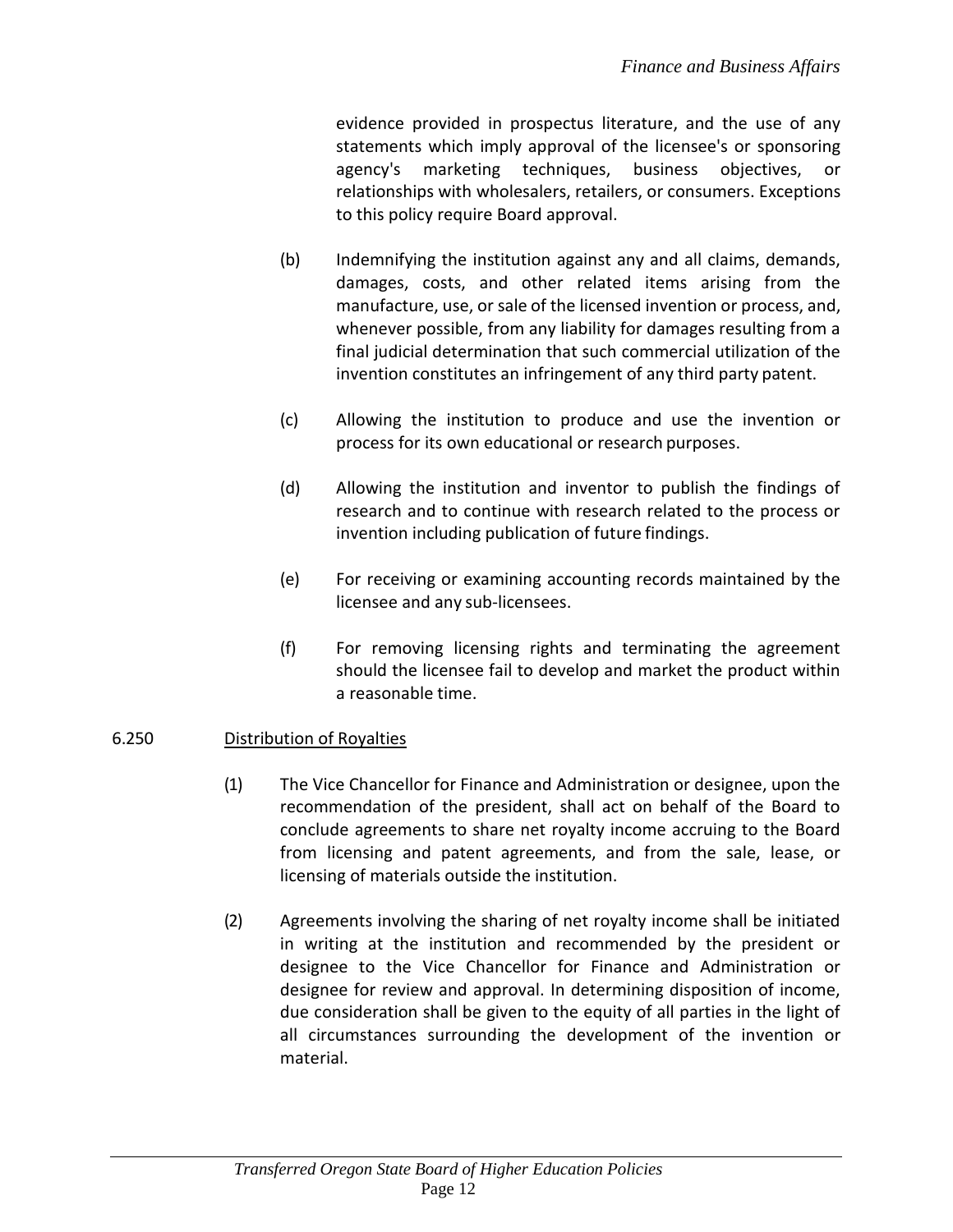(3) Prior to distribution of any royalty income, the Vice Chancellor for Finance and Administration or designee shall require deduction from gross royalty income, of all institutional expenses and reasonable costs incurred in developing the invention or material, expenses incurred in enforcing or defending any patent, copyright litigation, licensing, interference, and marketing costs attributable to the invention or material, as well as any other expenses deemed necessary to recoup.

Gross royalty income minus all such costs and expenses constitutes net royalty income.

- (4) The maximum net royalty income that may be distributed to the inventor shall be 40 percent of the first \$50,000 of net royalty income received by the Board, 35 percent of the next \$50,000, and 30 percent of all additional net royalty income.
- (5) The maximum net royalty income that may be distributed to the author shall be 50 percent of the net royalty income received by the Board.
- (6) Net royalty income received by the Board, less the amount distributed, if any, shall be dedicated to the institution of the inventor, or author, subject to the limitation of ORS 351.250. The use made of such net income shall be at the discretion of the president, subject to Board-established budget policy.
- (7) If the originator and developer of an invention or author of material cannot be determined, or if the inventor or author waives any claim to net royalty income, the percent share of royalties intended for such person may be distributed, upon recommendation of the president or designee, to the originating department, laboratory, or center at the institution.

#### 6.255 Copyright Registration Procedures

In establishing copyright registration procedures, institutional personnel and the Vice Chancellor for Finance and Administration or designee shall follow these guidelines:

(1) All educational and professional materials developed with significant Board and institution-assisted effort shall be registered for copyright, at the option of the institution and Board, in the name of the institution and Board. The institution and Board shall provide for disclosure of appropriate credits and shall counsel with participating employees regarding presentation of materials.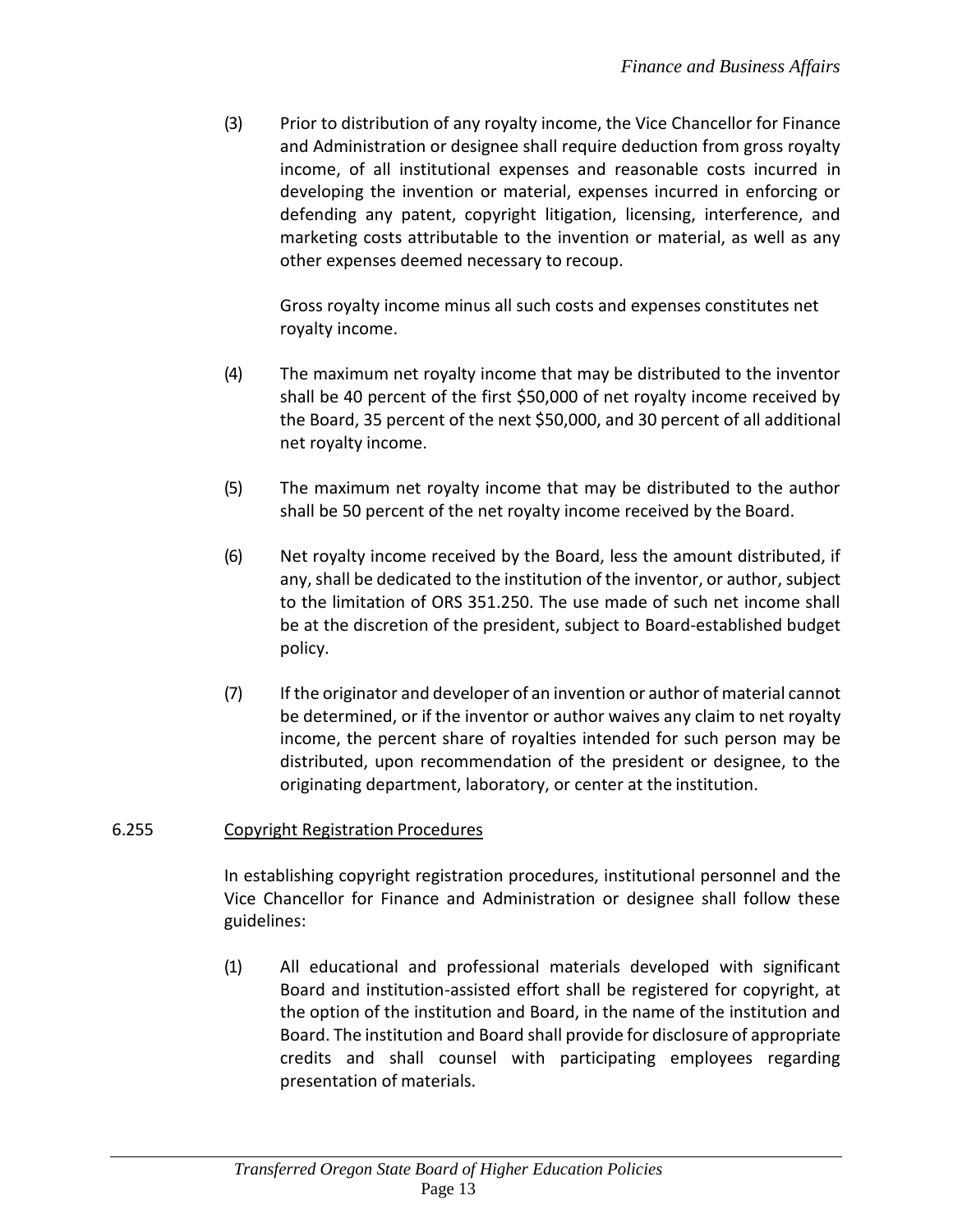- (2) Educational and professional materials developed with minimal Board- or institution-assisted effort should be registered for copyright, if at all, in the name of the author. The author and the president or his designated representative will agree upon the cost of institutional support for such effort, and the author will reimburse the institution for such costs out of royalties received from the registered materials.
- (3) Materials developed under sponsored assignments should be registered for copyright, if at all, in the name of the institution and the Board, with appropriate acknowledgment to the author. The institution and author are obligated to adhere to any publication rights included in agreements made with grant or contract sponsors.
- (4) Educational and professional materials developed solely by individual effort shall be registered for copyright, if at all, in the name of the author. All rights, including those to royalties, reside with the author.

# **Financing Reserves for Repair or Replacement of Depreciable Assets of Auxiliary Enterprise and Other Self-Liquidating Activities**

# 6.350 Building/IOTB Repair and Equipment Replacement Reserves for Auxiliary Enterprises and Other Self-Liquidating Activities

- (1) Auxiliary enterprises and other self-liquidating activities shall maintain building/IOTB repair and equipment replacement reserves for the purpose of funding the cost of repairs or replacement of depreciable assets. Such reserves should be sufficient to promote the efficient and effective operation of the related operating unit, avoid significant fluctuations in fees charged for services, and minimize the potential for unanticipated financial shortfalls that may impact the other funds of the institution.
- (2) Each auxiliary enterprise and other self-liquidating activity shall determine the appropriate level of repair reserves for buildings and improvements other than buildings (IOTBs) and equipment replacement reserves based on a capital asset management plan (Plan) that is prepared/updated at least annually and approved by the institution's vice president for finance and administration or designee. The Plan required under this provision will be based on a minimum five-year planning horizon and will assess the repair or replacement needs of each asset or asset class and include an analysis of the annual funding necessary to accumulate the funds required to execute the plan. When preparing/updating the Plan, consideration should be given to the availability of interest earnings on reserves of auxiliary enterprises in order to maximize the benefits of setting aside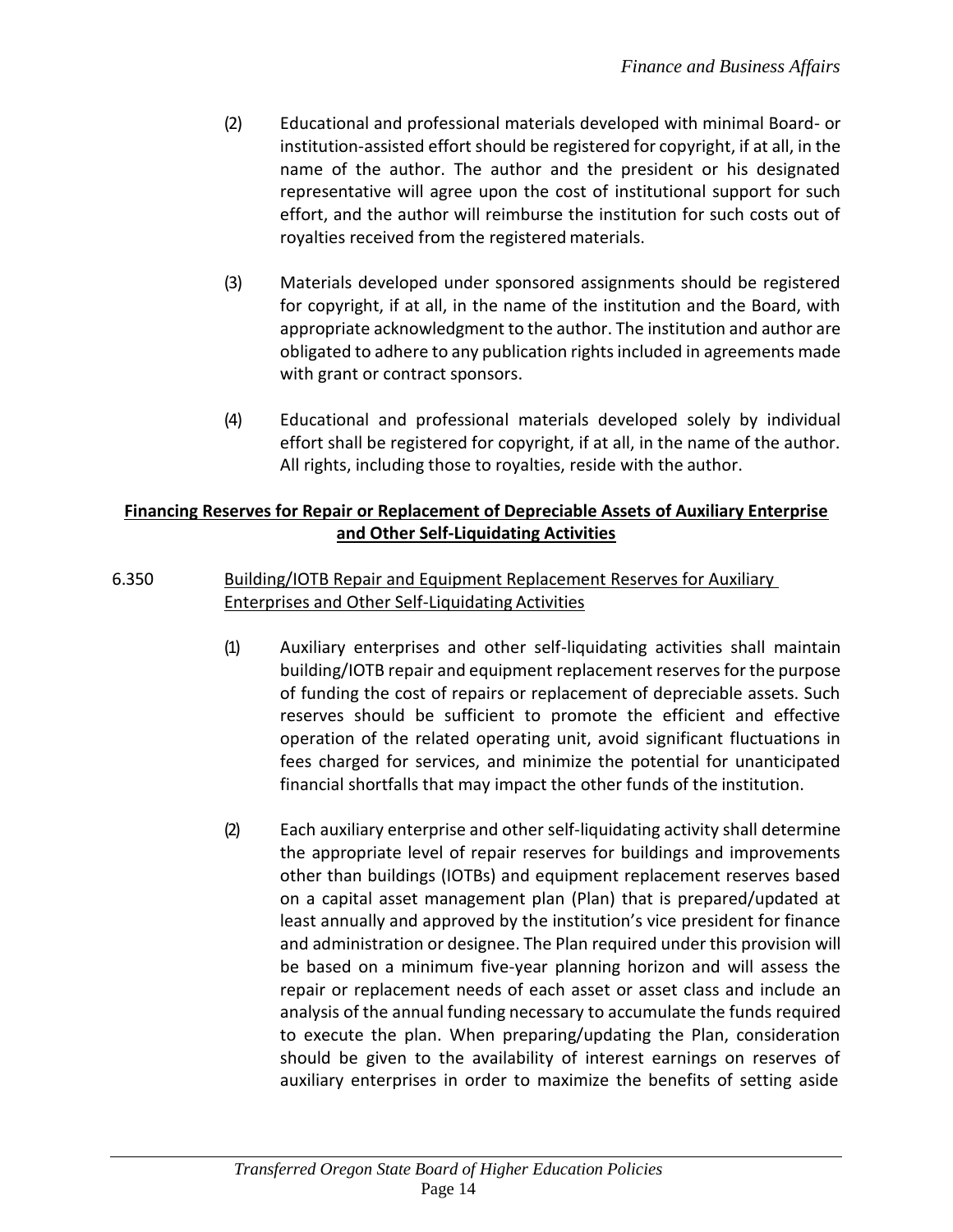reserve funds. The Plan required under this section must be retained for audit purposes.

- (3) Each auxiliary enterprise and self-liquidating activity with capital assets of \$150,000 (recorded cost) or more will prepare and retain the capitalasset management plan (Plan) referred to in section (2) above. Should the Plan indicate the need for building/IOTB repair and/or equipment replacement reserves, a fund should be established for those purposes (if not already established) and funded accordingly. Institution-specific policies will determine whether activities with less than \$150,000 (recorded cost) of capital assets will prepare a Plan and establish and fund any reserves.
- (4) Generally, building/IOTB repair and equipment replacement reservesmay not be used for any other purpose than to repair or replace capital assets used in the operation of the related auxiliary enterprise or other selfliquidating activity. Consideration should be given to statutory requirements (see section (6) below), applicable federal cost requirements, and the source of funding before authorizing the use of building/IOTB repair and equipment replacement reserves for any other purpose. Authorization for such other use may only be granted by the institution's vice president for finance and administration or designee and must be documented and retained for audit purposes.
- (5) Pursuant to ORS 351.615, only building repair and equipment replacement reserves of auxiliary enterprises may be credited to the Higher Education Auxiliary Enterprise Building Repair and Equipment Replacement Fund (Fund). Reserves for the repair or replacement of other depreciable assets (IOTBs) of auxiliary enterprises may not be credited to the Fund. Monies deposited in the Fund may not be used for any other purpose than for the repair and alteration of auxiliary enterprise buildings and the replacement of auxiliary enterprise equipment. No repair/replacement reserves of service departments or any other self-liquidating activities may be credited to the Fund.
- (6) Except as otherwise provided, exceptions to the requirements of sections (1) through (5) may be granted by the Vice Chancellor for Finance and Administration or designee.

# **Fiscal Management of Auxiliary Enterprises and Other Self-Liquidating Activities**

## 6.500 Policy for Education-Related Business Activities

The primary mission of the institutions within the Oregon University System is the creation and dissemination of knowledge. To carry out this mission, institutions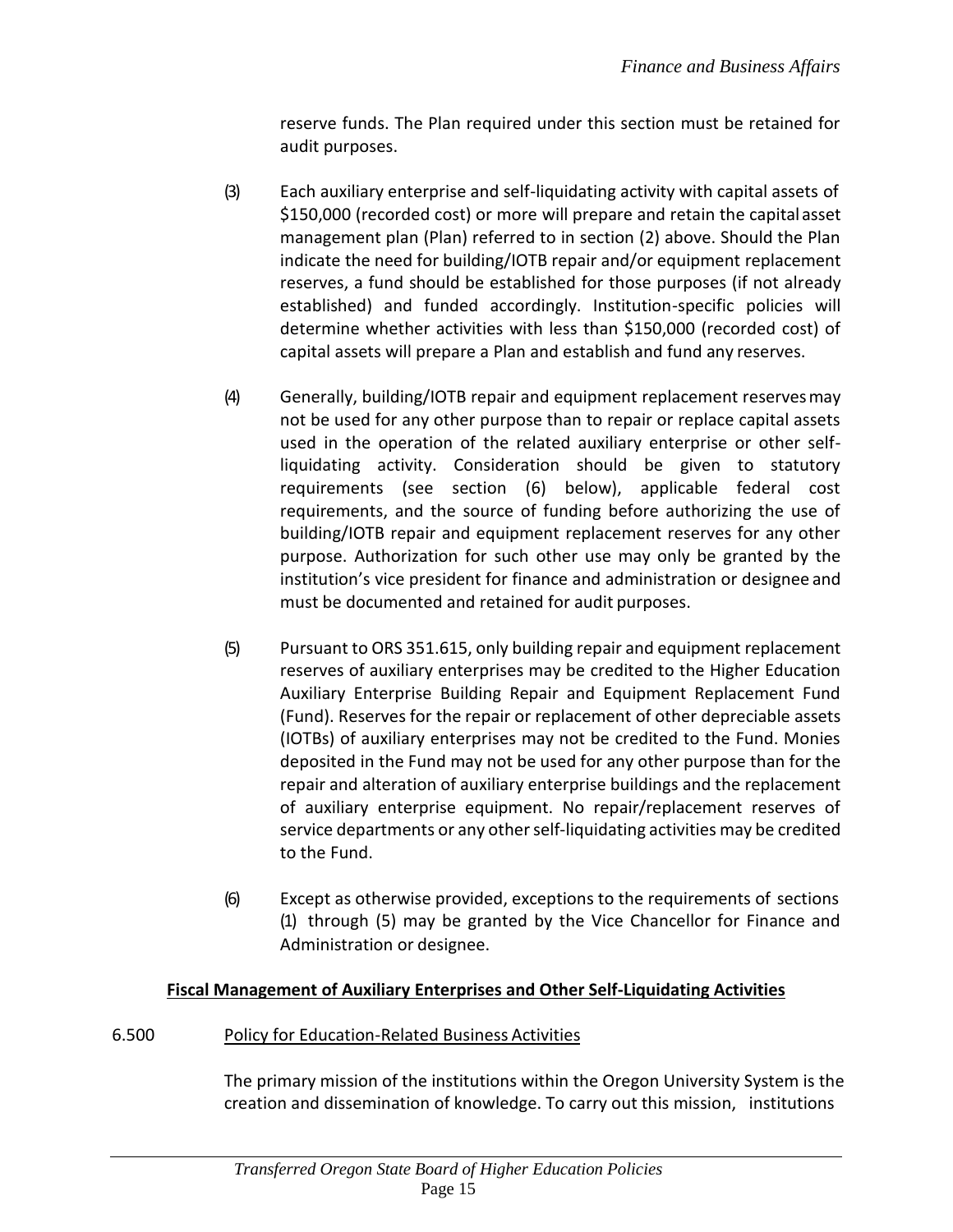do engage in education-related business activities, i.e., activities which enhance, promote, or support instruction, research, public service, or other educationrelated activities where goods or services being sold or rented are directly and substantially related to an educational or research program.

The Board affirms that all institution education-related business activities shall meet the following conditions:

- A. The activity is deemed to be an integral part of, and directly and substantially related to, the fulfillment of an institution's instructional, research, public service, or other education-related mission.
- B. The activity is operated for the primary benefit of the students, staff, and faculty associated with and served by the institution or its affiliated units. The activity is needed to provide goods or services at a reasonable price, on reasonable terms, and at a convenient time and location. Sales or rental of services and products to on-campus visitors and campus conference participants are considered incidental to the purpose of these activities.

Some typical products, services, and facilities provided at or in close proximity to an institution to meet the needs of its constituents are instruction-related materials; housing and food services; student health services; and athletic, cultural, and recreational activities; including the facilities where such products and services are provided.

In furtherance of education-related business activities, institutions shall provide for the following:

- (1) When determining whether any particular education-related business activity should be provided by an institution, institutional presidents or their designees shall consider whether the activity is currently and adequately provided by private businesses. If the services of private businesses are considered adequate but the activity is nevertheless deemed important to be provided by the institution, the institution president or designee shall state in writing its justifications for providing the activity. A copy of the statement shall be submitted for review to the Vice Chancellor for Finance and Administration or designee.
- (2) To ensure recovery of direct costs of engaging in the education-related business activities, institutions shall charge students, faculty, staff, campus conference participants, and the public to participate in institutional events, for the purchase of the goods or services, and for the rental of any facilities. An institution president may waive charges for selected education-related business activities.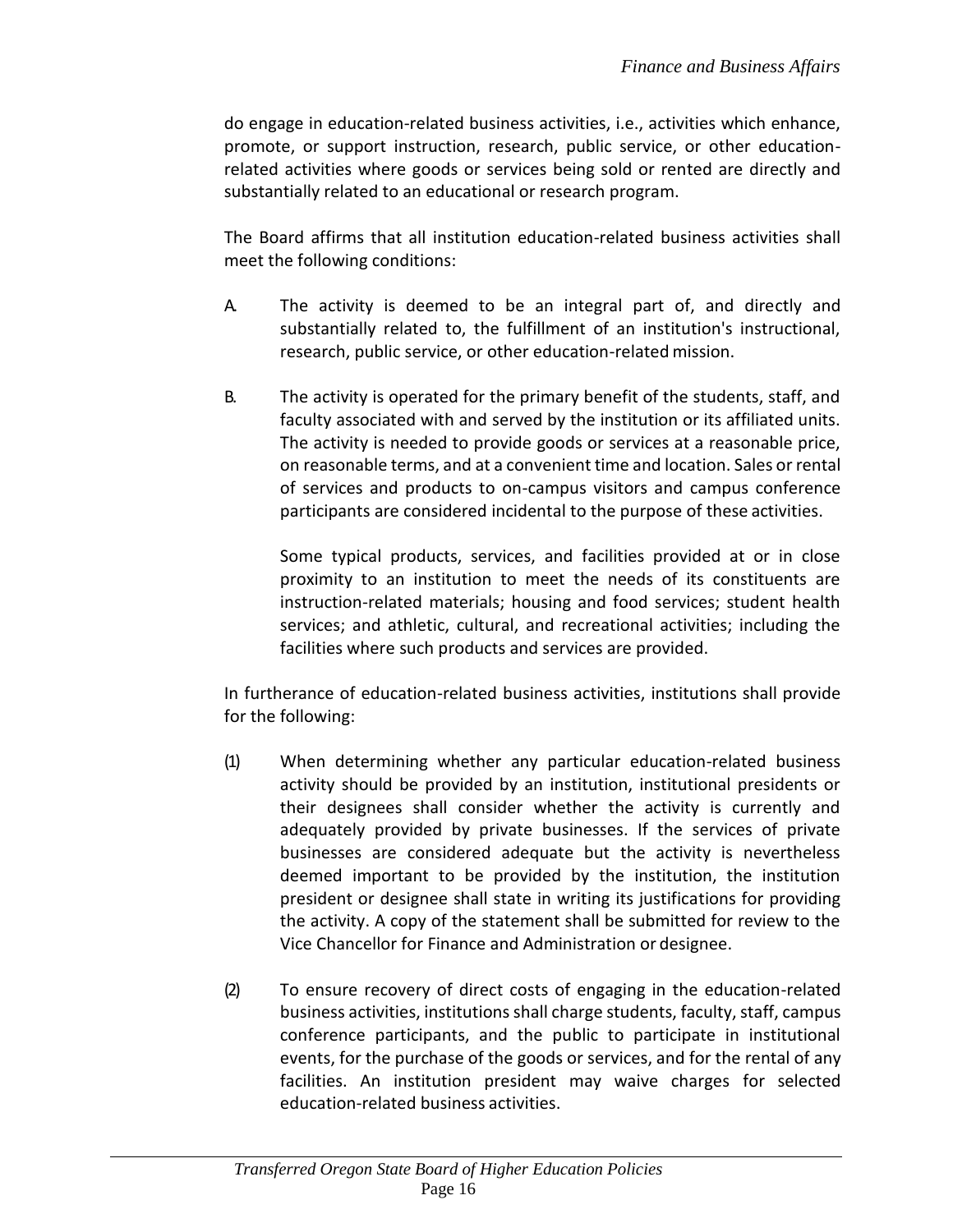- (3) An institution may make its services and facilities available to nonprofit or community organizations without recovering all direct costs, provided there is sufficient inventory or capacity. An institution may also make its services and facilities available to for-profit community businesses and organizations provided there is sufficient capacity and availability. Charges to profit-making organizations shall cover the direct and indirect costs of the use of the facilities and services provided. Services, products, and facilities may similarly be provided to federal, state, and political subdivisions, subject to negotiated charges, terms, and conditions.
- (4) An institution may promote and market in off-campus public media only those services and events which are of interest to the general public, such as cultural presentations, intercollegiate athletics contests, and educational programs.
- (5) Following approval by the institution president to provide goods,services, and facilities referenced above, the institution shall adopt a fee schedule or, in cases where prices fluctuate, a pricing markup policy for those services, products, and facilities.

# 6.520 Budgeting for Auxiliary Enterprises and Other Self-LiquidatingActivities

- (1) Each institution shall prepare and submit budgets for auxiliary enterprise and other self-liquidating activities (housing, student centers, intercollegiate athletics, health services, parking, bookstores, other rentals, other auxiliaries, service departments, designated operations) as a part of the annual operating budget development process.
- (2) The budgets shall be prepared based on the flow of economic resources measurement focus as required for financial reporting by the Governmental Accounting Standards Board.
- (3) The budgets shall conservatively anticipate income from user fees and other sources to provide for all operating expenses (including depreciation) and for the establishment and maintenance of bond sinking funds, including the repayment of any outstanding obligations, the establishment and maintenance of building/IOTB repair and equipment replacement reserves, and the elimination of prior year cash overdrafts and/or negative net asset balances, subject to policies governing service departments approved by the institution's federal cognizant agency. If income has been or appears likely to be insufficient for these purposes, the proposed budget shall identify the sources from which needed resources are required to eliminate such deficiencies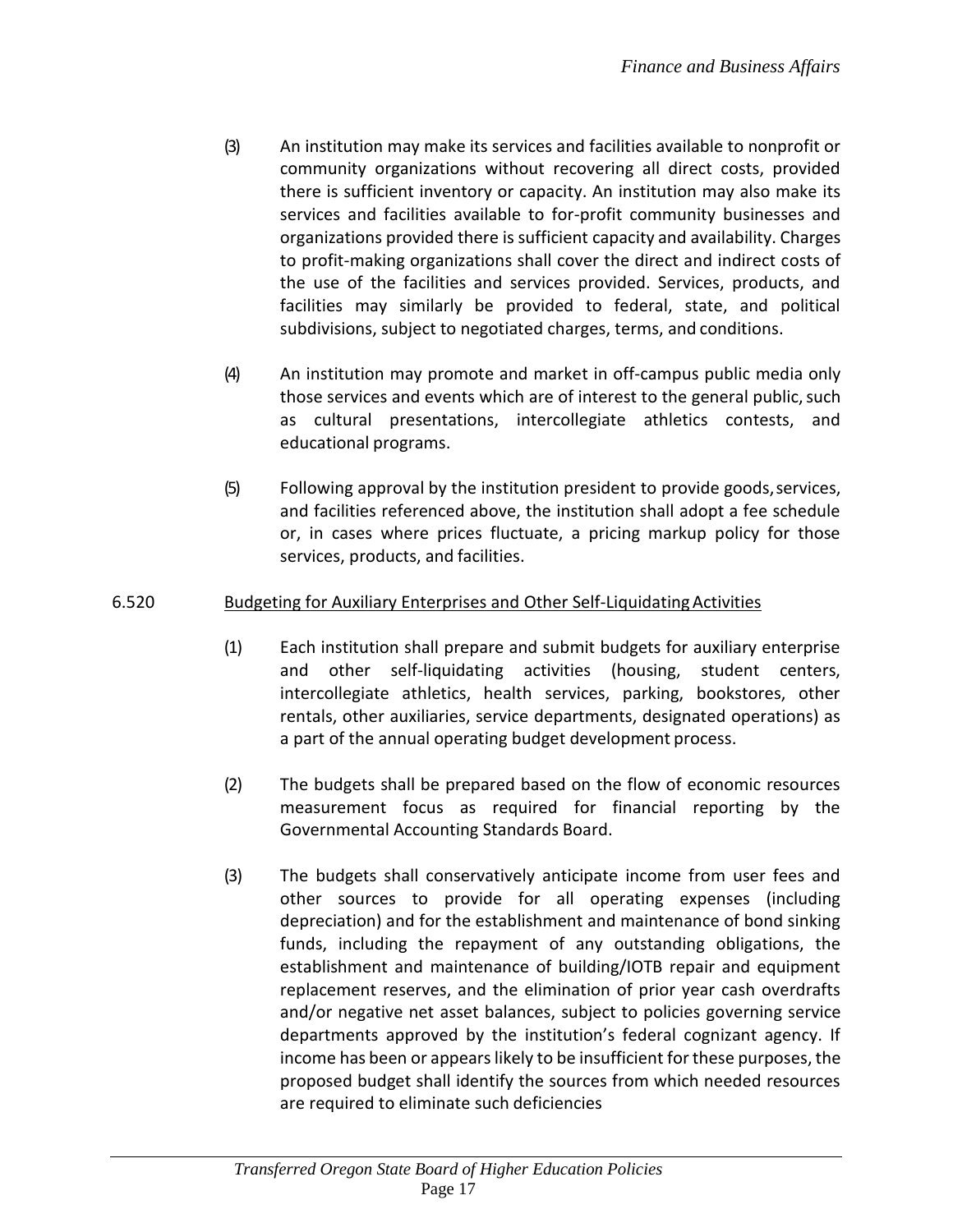- (4) If any auxiliary enterprise or otherself-liquidating activity ends a fiscal year with a cash overdraft, a negative working capital position, or a negative net asset balance, the institution will submit a revised budget plan for eliminating the cash overdraft(s), the negative working capital position, and/or the negative net asset balance(s) to the Vice Chancellor for Finance and Administration or designee for approval. If the Vice Chancellor for Finance and Administration or designee determines that the cash overdraft(s), negative working capital position, and/or negative net asset balance(s) are material, the revised budget plan will be submitted to the Board for approval after consultation with institution management.
- (5) Exceptions to the requirements of sections (1) through (4) may be granted by the Vice Chancellor for Finance and Administration or designee.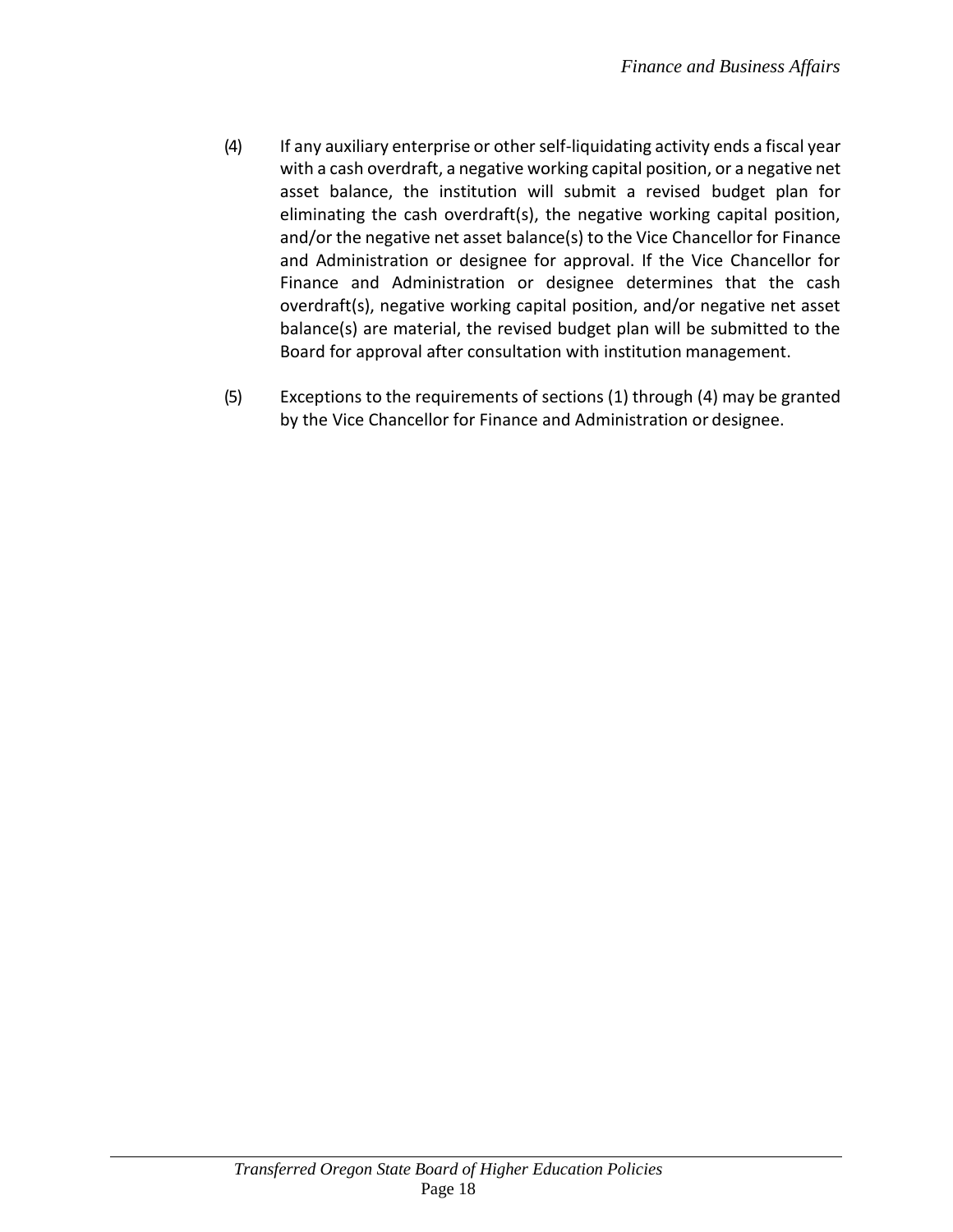(The previous Section 8, Educational Systems, was repealed October 22, 1982.)

#### **SECTION 8–POLICY FOR INTERCOLLEGIATE ATHLETICS**

#### 8.1 Role of Athletics in a College or University

Intercollegiate athletic programs are considered by the Board to assist the colleges and universities in achieving their goals. They:

- (1) Contribute to the instructional programs by providing highly competitive opportunities for those students who excel in the various athletic activities.
- (2) Enable the institutions to prepare graduates to serve the schools and colleges as athletic coaches, physical education teachers, athletictrainers, and athletic program administrators.
- (3) Provide students, alumni, and other members of the public with spectator satisfaction and with an opportunity to identify with their institutions outside the classroom and laboratories.
- (4) Enable the institutions to involve the public, not otherwise related to the institutions, in support of our colleges and universities.
- (5) Provide opportunities for a few students, especially in football, basketball, and baseball, to prepare for careers in professional sports.

#### 8.6 Categories of Intercollegiate Athletic Activities

For the purposes of establishing financial policy and determining equality of opportunity, two categories of intercollegiate athletic activities are established. They are:

- (1) Major revenue-producing athletic activities.
- (2) All other athletic activities.

Major revenue-producing athletic activities are defined as those which, in the judgment of the president of the institution and concurred in by the Board, are anticipated collectively to be capable of producing revenue equaling or exceeding operating and capital expenditures.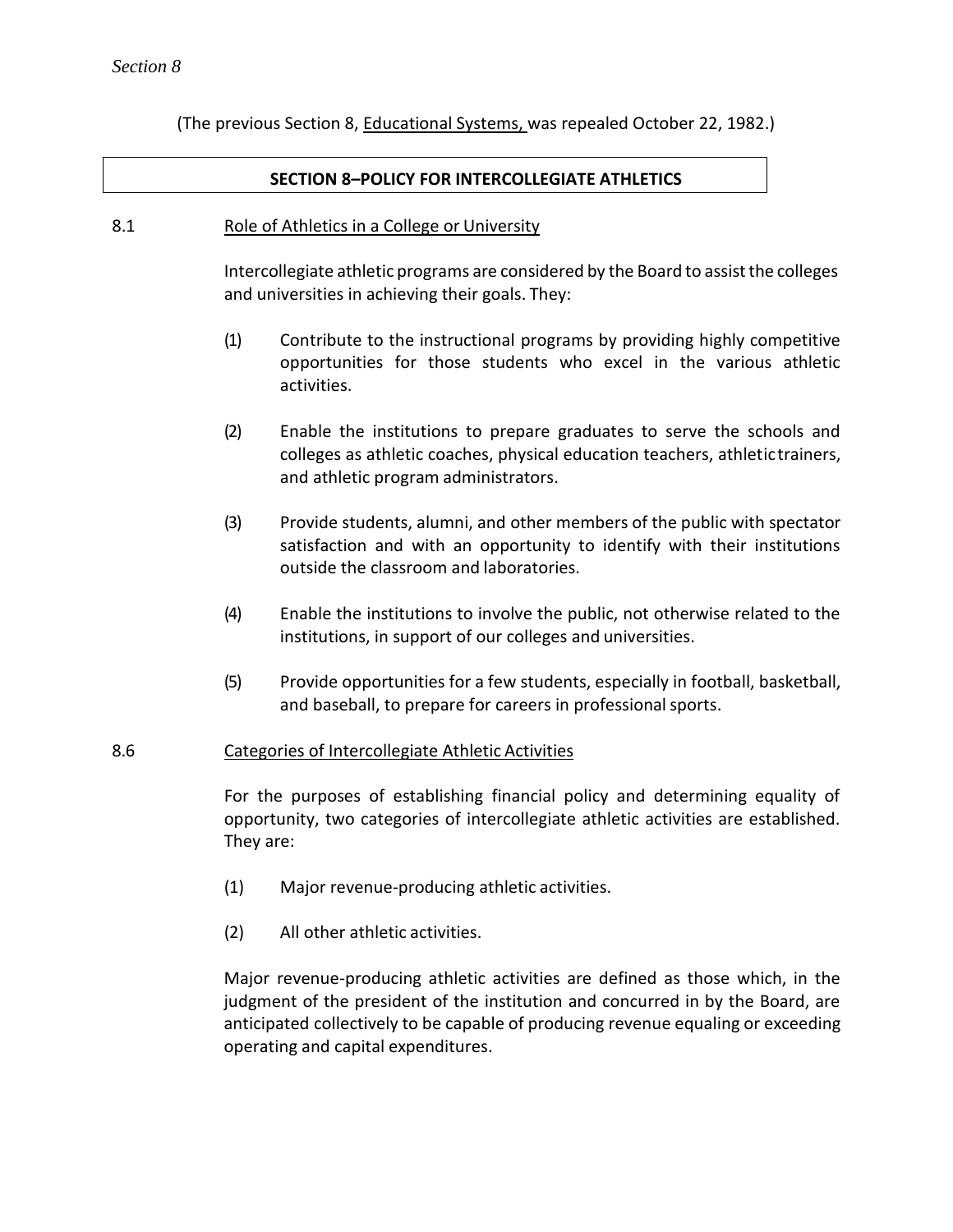# Equality of Opportunity

Equality of opportunity shall be established and judged within each of the two categories of intercollegiate athletics, "major revenue-producing" and "other."

If the institution identifies any athletic activity as major revenue-producing, it must also identify at least one such activity for men and one for women even though one of the activities may not satisfy the definition of major revenueproducing.

Provision must be made for an activity to move from one category to the other.

## 8.16 Financing

## (1) Major Revenue-Producing Athletic Activities

Major revenue-producing athletic activities are those that, by definition, are estimated to be self-supporting from gate receipts, television and radio income, conference income, contributions, and other revenues generated through the operation of those activities. Any incidental fees used to support major revenue-producing athletic activities will be deemed to be for the purpose of financing student admissions. No state tax funds, appropriated for education and general purposes, are to be used either for operating or capital expenditures, except as provided in (3) below. "Operating expenses" include both salaries and applicable physical plant costs.

## (2) Other Athletic Activities

Other athletic activities are to be financed from student incidental fees, gate receipts, and contributions. State funds appropriated for Education and General purposes may be used only to fund the salaries of coaches at the regional universities and Oregon Institute of Technology.

## (3) Proportionate Financing of Joint Use Facilities

State funds are used and may continue to be used for physical plant and other operating costs applicable to spaces within athletic facilities that are utilized for Educational and General purposes, such as lectures, convocations, physical education activity classes, concerts, and commencement exercises.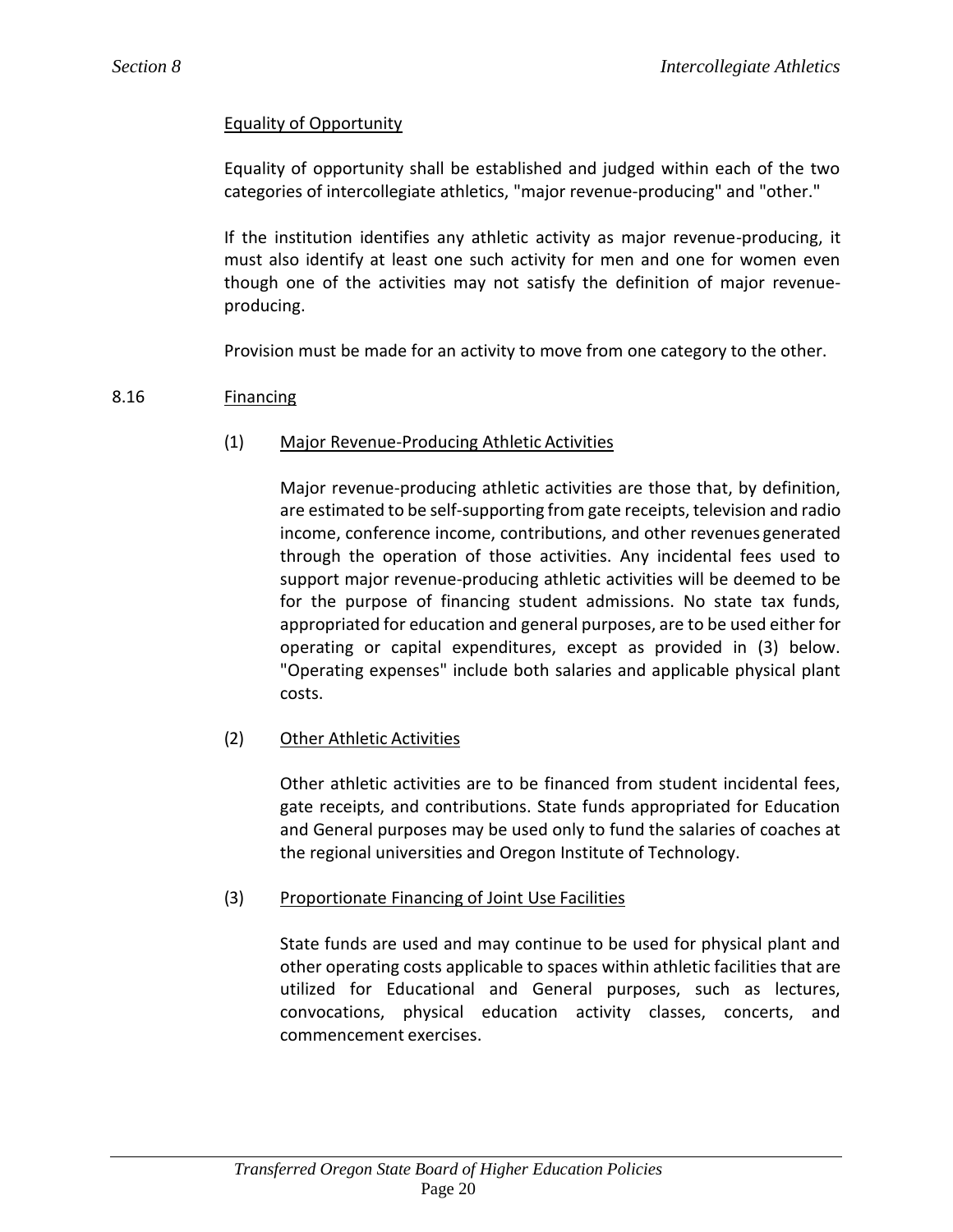## (4) Resources for Capital Construction and Improvements

Expenditures for capital construction and capital improvements for athletics are to be financed from resources available for auxiliary enterprises such as gifts, bond borrowings under the provisions of Article XI-F(1) of the Oregon Constitution, and excess sinking fund reserves from commingled student building fees.

## 8.021 Levels of Competition

Institutions should seek the highest feasible level of competition for each activity, recognizing that financial and/or ethical considerations may force reductions in the competitive levels.

#### 8.026 Cost Containment

The presidents of Oregon State University and the University of Oregon are instructed to work with each other and to pursue within the Northwest region, the Pac-10, and the NCAA appropriate cost containment measures such as grants based only on need, fewer grants, reduced recruiting efforts, smaller coaching staffs, and other appropriate measures.

If such efforts, over a five-year period, are unsuccessful, the Board will reassess its position and instruct the University of Oregon and Oregon State University whether or not to implement those cost containment policies even in the absence of Pac-10, NCAA, and regional action.

Portland State University, Oregon Institute of Technology, and the three regional universities are instructed to adopt similar cost containment measures, as appropriate.

## 8.31 Academic Progress and Degree Attainment

The presidents of institutions having intercollegiate athletics programs are instructed to establish policies and procedures that commit student athletes, counselors, coaches, and athletic program administrators to pursuing the dual student athlete goals of maintaining normal progress toward completion of the baccalaureate degree and attainment thereof, usually in not more than five years after the date of initial registration. Such policies shall require:

(1) Minimum academic term carrying loads of 12 hours during seasons of competition, in prescribed courses leading to a baccalaureate degree selected by the student athlete; and compliance with normal progress rules established by the institution; and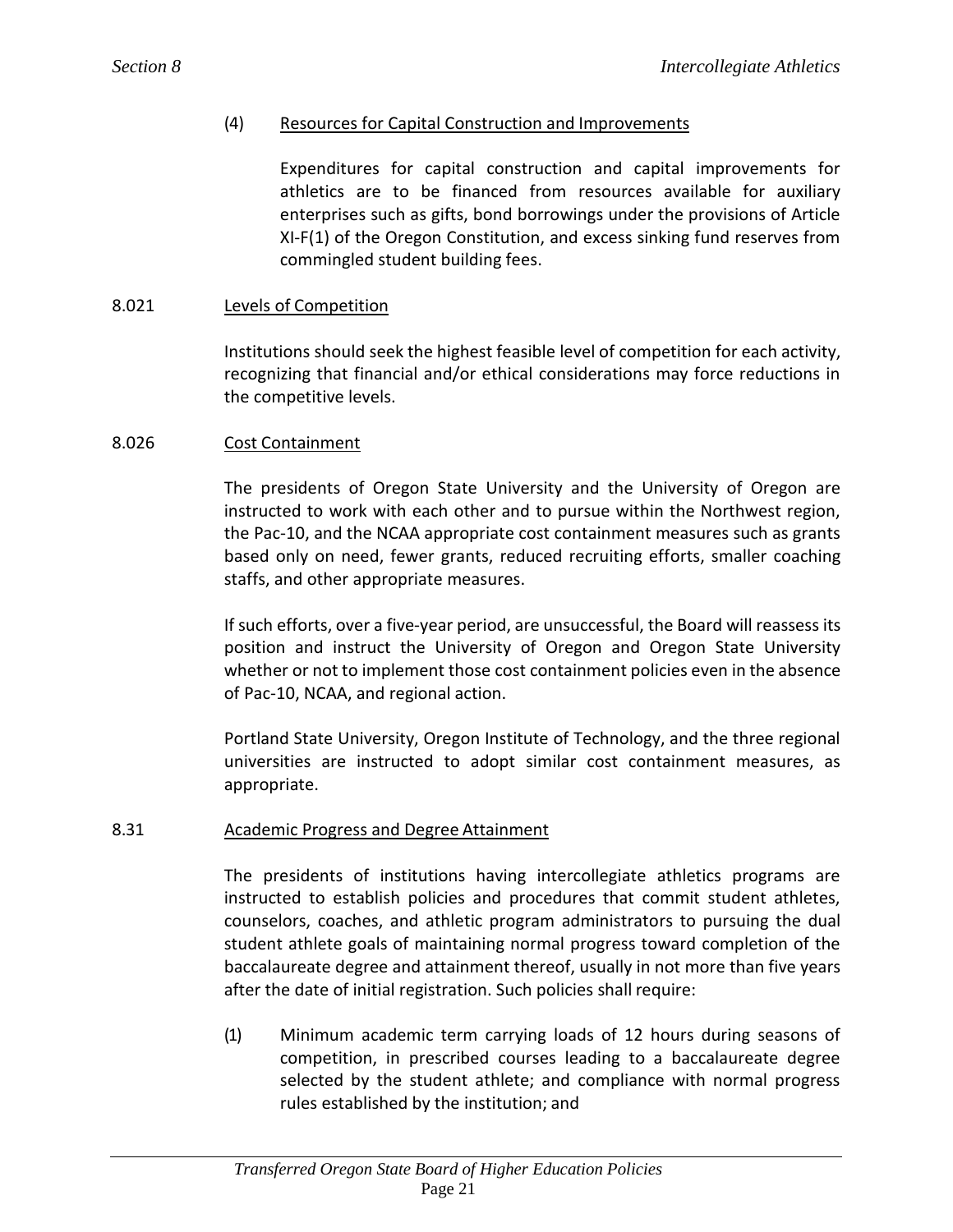- (2) Development and use of continuing academic progress monitoring systems which, when necessary, activate appropriate corrective measures by the student athlete, counselor, coaches, and athletic program administrator.
- (3) Each institution president to submit annually to the Board a report on the success of student athletes in pursuing the goals of academic progress and degree attainment.

## 8.36 Code of Ethics

Each institution offering a program of intercollegiate athletics shall comply with the following code of ethics. Violation of the code of ethics shall be considered an adequate basis for sanctions for cause.

(1) Purpose

The purpose of this code of ethics is to prescribe standards of conduct for student athletes participating in the intercollegiate athletic programs of the institution, coaches, intercollegiate athletic administrators, and other personnel associated with intercollegiate athletics. It is also the purpose of this code of ethics to identify the responsibilities of coaches, intercollegiate athletic administrators, and other personnel in the institution's department of intercollegiate athletics.

## (2) Designation of Institution Officers

The institution president shall assign in writing to the director of athletics the responsibility for implementing the provisions of this policy, except that the Faculty Athletic Representative shall retain the sole prerogative for determining the athletic eligibility of student athletes participating in the intercollegiate athletic program of the institution.

## (3) Directives

- (a) The intercollegiate athletic program of the institution shall reflect high standards of scholarship, sportsmanship, fair play, integrity, and concern for the individual.
- (b) The intercollegiate athletic program of the institution shall be conducted in accordance with the constitution and bylaws of the alliances and/or conferences of which the institution is a member,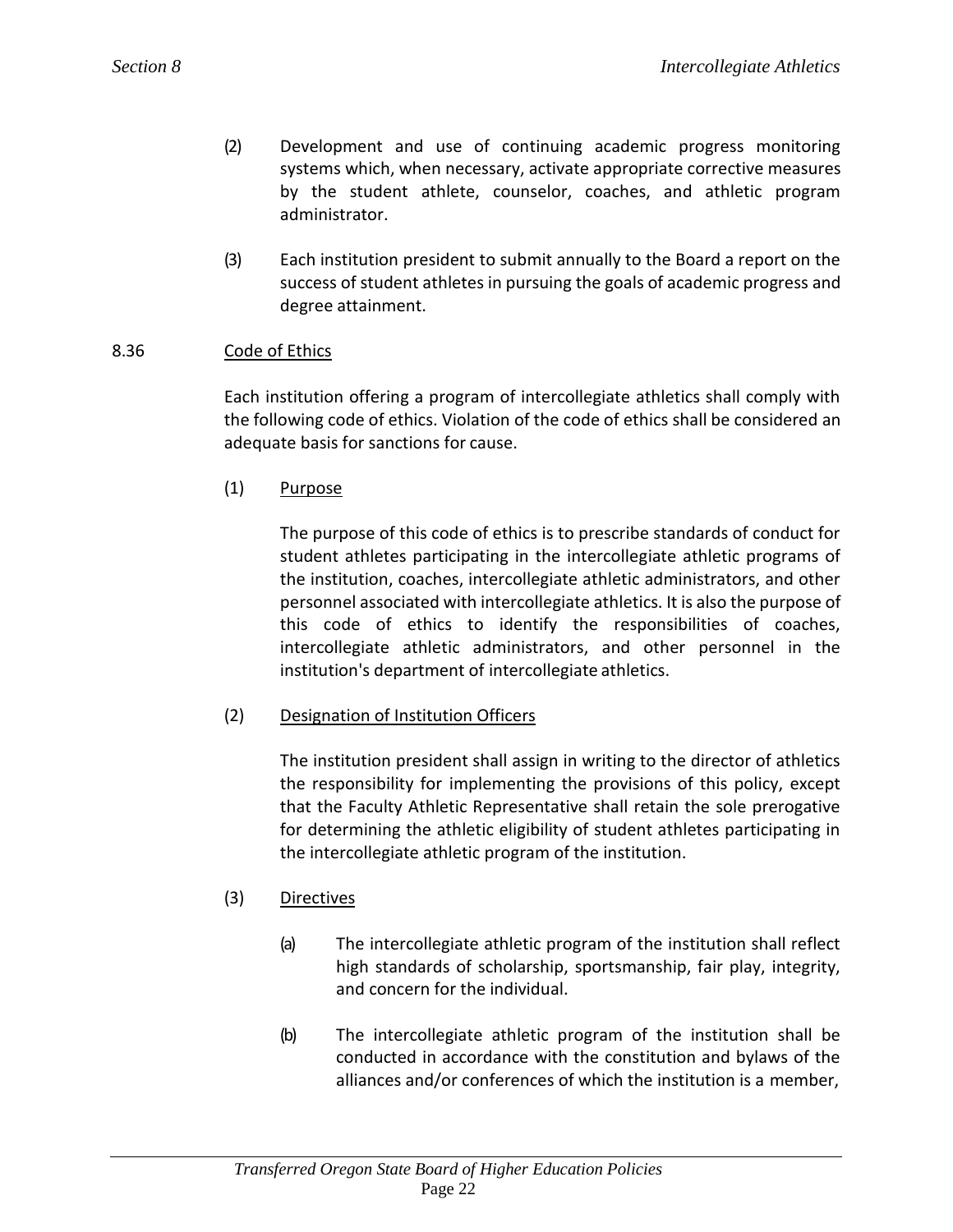and the rules, policies, and directives of the Board of Higher Education and institution.

- (c) Student athletes participating in the intercollegiate athletic program of the institution shall be required to:
	- (i.) Maintain such academic standards as established by the institution for all students;
	- (ii.) Comply with the eligibility requirements of the institution as a prerequisite for participation in its intercollegiate athletic programs;
	- (iii.) Demonstrate high standards of sportsmanship and fair play, while participating in an intercollegiate athletic program of the institution;
	- (iv.) Refrain from participation in an intercollegiate athletic program of the institution when existing injuries and/or physical impairments would jeopardize the student athlete's health and welfare; and
	- (v.) Deport themselves in a manner which brings credit to themselves, their teammates, and the institution.
- (d) A head coach of an intercollegiate athletic program is required to maintain such discipline as necessary to assure that student athletes and coaches in that sport maintain high standards of sportsmanship, fair play, and integrity; encourage high standards of scholarship for student athletes; establish and maintain high standards regarding the welfare of student athletes; and adhere to the principles of nondiscrimination.
- (e) Coaches in the intercollegiate athletic program of the institution are required to maintain high standards of sportsmanship, fair play, and professional integrity; encourage high standards of scholarship for student athletes; and adhere to principles of nondiscrimination.
- (f) Each individual performing administrative, promotional, public relations, or related functions in the intercollegiate athletic program of the institution is required to demonstrate high standards of professional conduct; encourage high standards of sportsmanship, fair play, professional integrity and scholarship;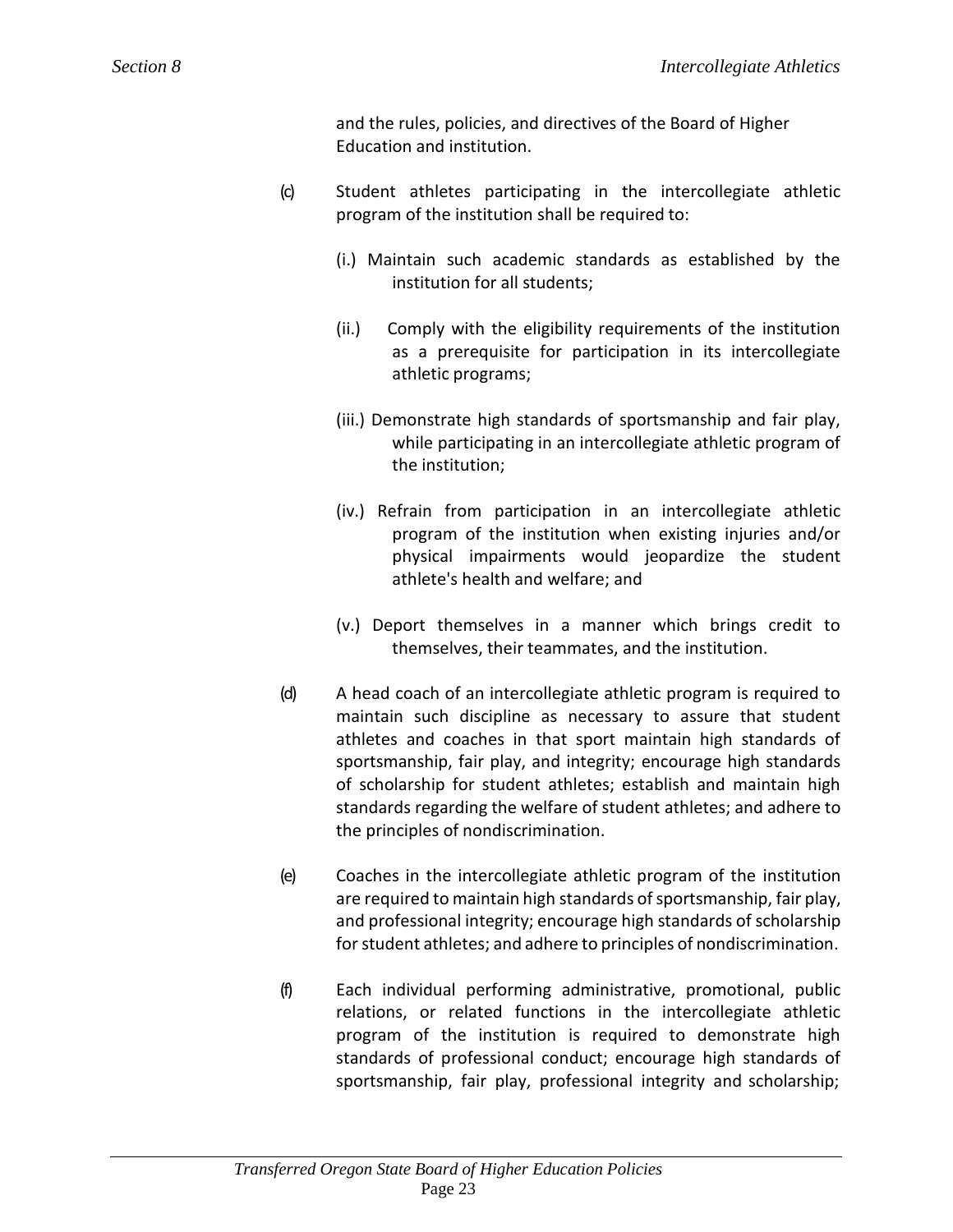establish high standards regarding the welfare of student athletes; and adhere to the principles of nondiscrimination.

- (g) The following is proscribed conduct for each head coach, assistant coach, and individual performing administrative, promotional, public relations, or related functions in the intercollegiate athletic program of the institution:
	- (i.) Using the position with the institution to obtain financial gain, other than official institution salary or reimbursement of expenses and honoraria from either institution or noninstitution sources, unless prior approval is obtained from the institution president;
	- (ii.) Using the position with the institution to obtain financial gain for any member of the household or for any business with which the employee or any member of the employee's household is associated;
	- (iii.) Engaging in any outside activity which substantially interferes with the employee's responsibilities in the intercollegiate athletic program of the institution;
	- (iv.) Accepting any employment outside the institution involving time or honorarium without the prior approval of the institution president;
	- (v.) Accepting gifts, as defined in ORS 244.020(5), from any source, including but not limited to, professional sports organizations, private businesses, or athletic "boosters";
	- (vi.) Receiving, or influencing directly or indirectly, awards of prizes of value from any institution-operated or affiliated promotional activity associated with the intercollegiate athletic program of the institution;
	- (vii.) Using institution buildings, facilities, services, or grounds for personal or private gain, without the prior written authorization of the institution president;
	- (viii.) Using, or permitting the use of the name of the institution or any emblem of the institution in commercial or personal promotional activities, except by the prior written authorization of the institution president;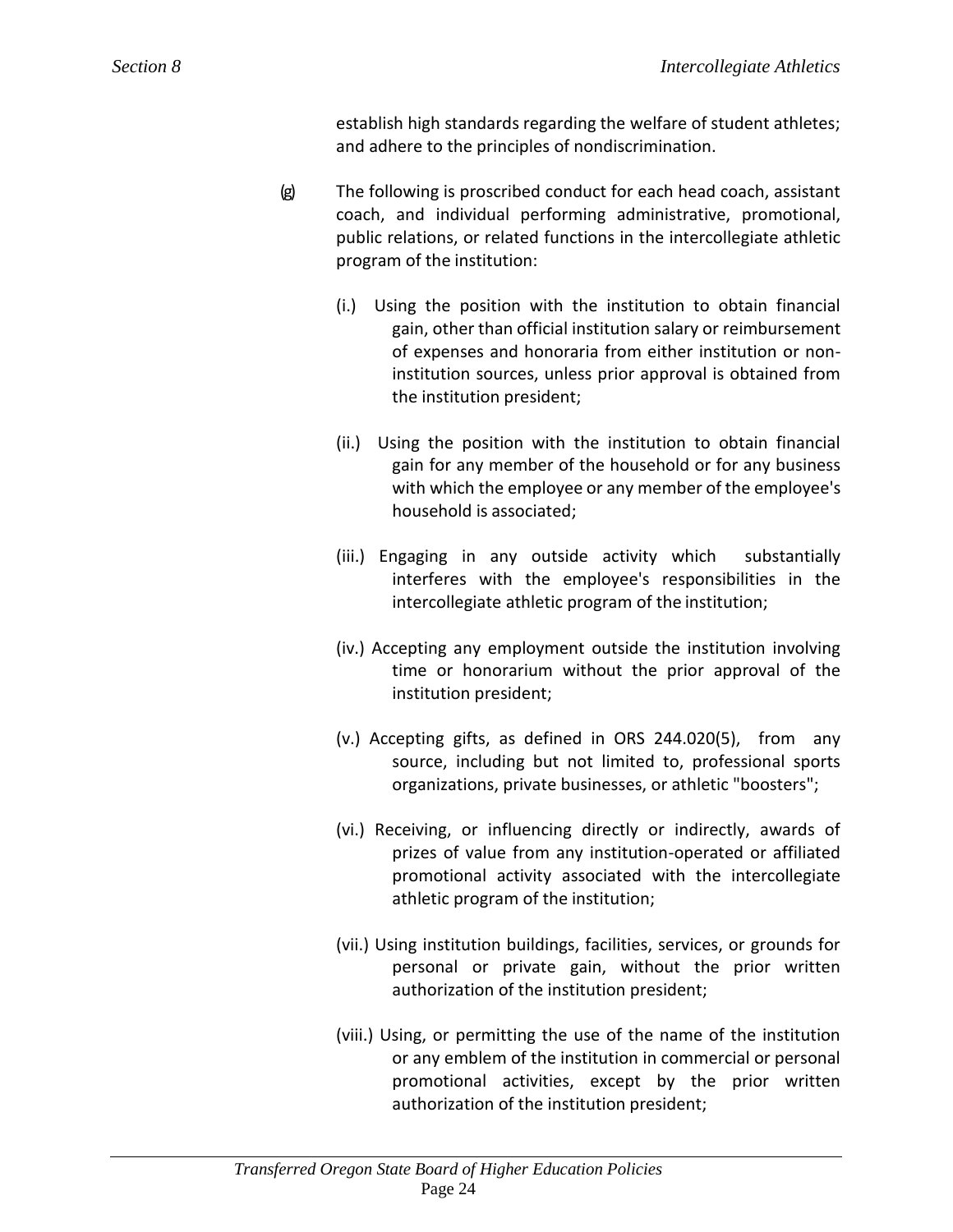- (ix.) Violating the constitution and bylaws of an alliance or conference in which the institution holds membership, particularly those provisions pertaining to recruiting of student athletes, financial aid for student athletes, eligibility of student athletes, and extra benefits for student athletes;
- (x.) Engaging in, encouraging, or permitting the physical or mental abuse or harassment of student athletes;
- (xi.) Permitting student athletes who have not been certified for competition by a medical physician prior to a sportsseason to participate in the intercollegiate athletic program of the institution;
- (xii.) Permitting, requiring, or encouraging a student athlete who is injured, or otherwise physically or mentally impaired, to participate in the intercollegiate athletic program of the institution without authorization from a physician or authorized athletic trainer;
- (xiii.) Permitting, encouraging, or engaging in abuse or harassment of game officials, game opponents, or spectators while participating in an intercollegiate athletic program of the institution;
- (xiv.) Encouraging, aiding, or abetting, including acts of omission, any individual, including non-institution persons, to engage in conduct proscribed by the alliance or conference in which the institution holds membership and the Administrative Rules, policies, and Internal Management Directives of the Oregon State Board of Higher Education and the institution.
- (h) Any coach, head coach, or individual performing administrative, promotional, public relations, or related functions in the intercollegiate athletic program of the institution should strive to be perceived as an ethical leader, and, therefore, should avoid the appearance as well as the fact of impropriety.
- (i) Waivers